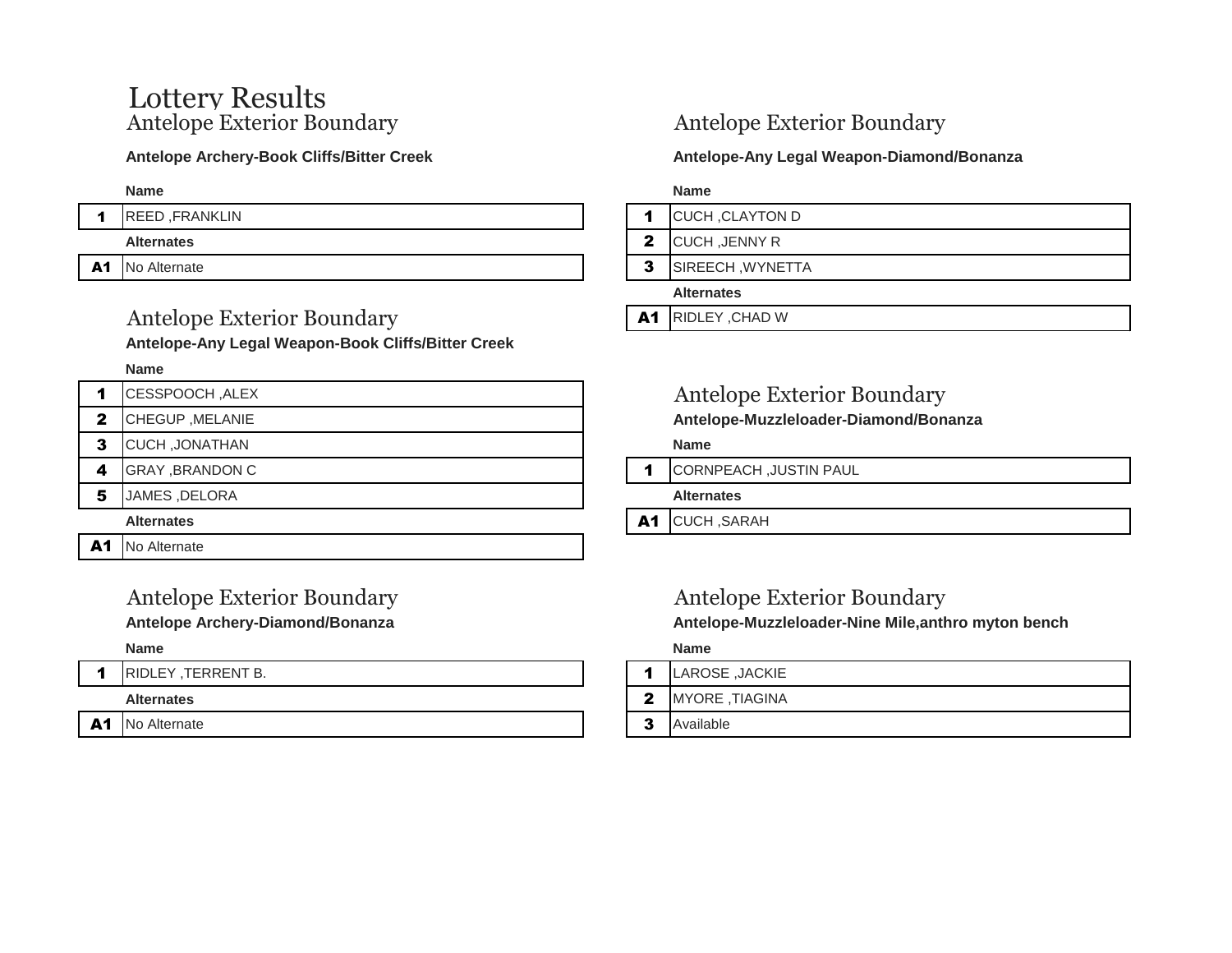## Antelope Exterior Boundary **Antelope(Doe Only)-Any Legal Weapon-NINE MILE PLEASANT Valley**

**Name**

| 1            | <b>BURSON, LOUISE R</b> |
|--------------|-------------------------|
| $\mathbf{2}$ | <b>BUSH, CASSY</b>      |
| 3            | <b>CHAPOOSE, GERALD</b> |
| 4            | CHECORA, NICOLE         |
| 5            | <b>CUCH, EDWIN ELI</b>  |
| 6            | GALICIA, SARAH L.       |
| 7            | <b>GRAY, HEATHER R</b>  |
| 8            | <b>IGNACIO, CARLIN</b>  |
| 9            | JAMES, DELORA           |
| 10           | JENKINS, LEXT           |
| 11           | LAROSE, JACKIE          |
| 12           | MYORE, TIAGINA          |
| 13           | REED, ANGELENA          |
| 14           | REED, LINDYEA C.        |
| 15           | REED SR., JON B.        |
| 16           | SOWSONICUT, RENESTO     |
| 17           | <b>WILSON, BRODIE D</b> |

### **Alternates**

| Ħ | <b>NAME</b>                  |
|---|------------------------------|
|   | A1 CUCH, SARAH               |
|   | <b>A2</b> IGNACIO, TIMOTHY   |
|   | <b>A3</b> BURSON , JILLION F |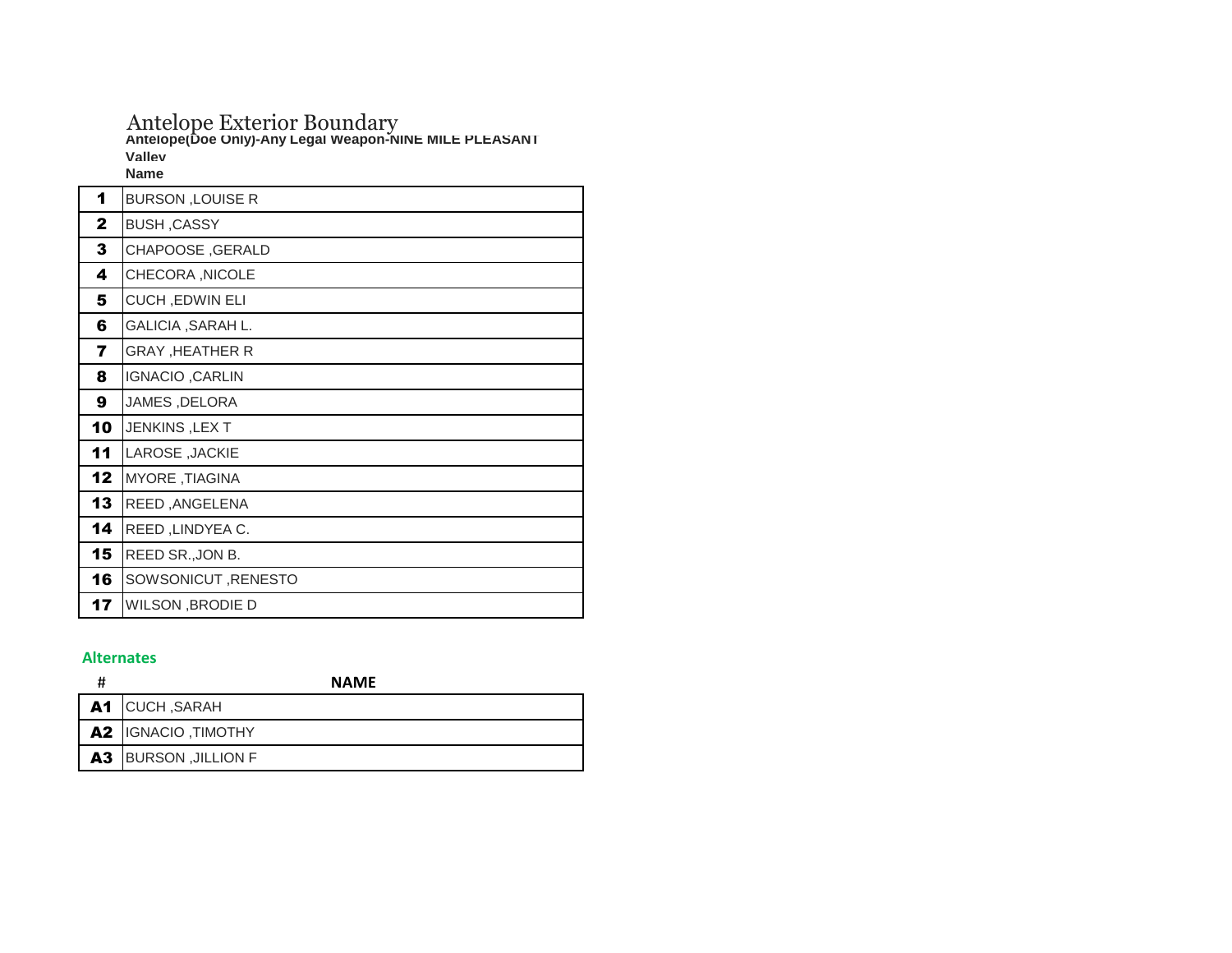## Antelope Exterior Boundary **A1 MURRAY, GARRETT**

**Antelope-Any Legal Weapon-South Slope, Vernal** 

### **Alternates Name**

A1 No Alternate

## Antelope Exterior Boundary

1 SERAWOP ,JAN MICHEAL

A1 WOPSOCK ,KERMIT

## Antelope Exterior Boundary

### 1 CUCH ,SARAH **13 MYORE** ,MARLAYNA

### **Alternates Alternates**

A1 BLACKHAIR ,DENNY MONATANA And and an analyzing the **A1** SERAWOP ,SELENA

## Antelope Exterior Boundary Antelope Exterior Boundary

### Antelope Archery-South Slope, Vernal **Antelope Archery-Nine Mile, Anthro-Myton Bench Antelope Archery-Nine Mile, Anthro-Myton Bench**

**Name Name**

- 1 REED ,ANGELENA 1 BRUNS ,MANNY
	- **Alternates** 2 DENVER ,CHARLES

A1 WOPSOCK ,KERMIT SALLARY SERAWOP ,MAURICE

### **Alternates**

## **Name** Antelope Exterior Boundary

1 ANTONIO ,SASHA M **Antelope-Any Legal Weapon-Nine Mile,Anthro-Myton Bench** 

| No Alternate                                    |    | CHAPOOSE, GERALD         |
|-------------------------------------------------|----|--------------------------|
|                                                 | 2  | CHAPOOSE JR., ROBERT     |
| <b>Antelope Exterior Boundary</b>               | 3  | CORNPEACH, ARDEN         |
| <b>Antelope Archery-Nine Mile Range Creek</b>   | 4  | <b>CUCH, EDWIN ELI</b>   |
| <b>Name</b>                                     | 5  | <b>FAUSETT, BONNIE D</b> |
| SERAWOP , JAN MICHEAL                           | 6  | <b>GRAY, AUNDREAU</b>    |
| <b>Alternates</b>                               |    | MOUNTAINLION, RAMALDA    |
| WOPSOCK ,KERMIT                                 | 8  | MYORE, RIECE             |
|                                                 | 9  | NEBEKER, MONICA PERANK   |
| <b>Antelope Exterior Boundary</b>               | 10 | REED, IRENE              |
| Antelope-Any Legal Weapon-Nine MIle/Range Creek | 11 | ROHR, NICHOLAS           |
| <b>Name</b>                                     | 12 | SOWSONICUT, RENESTO      |
|                                                 |    |                          |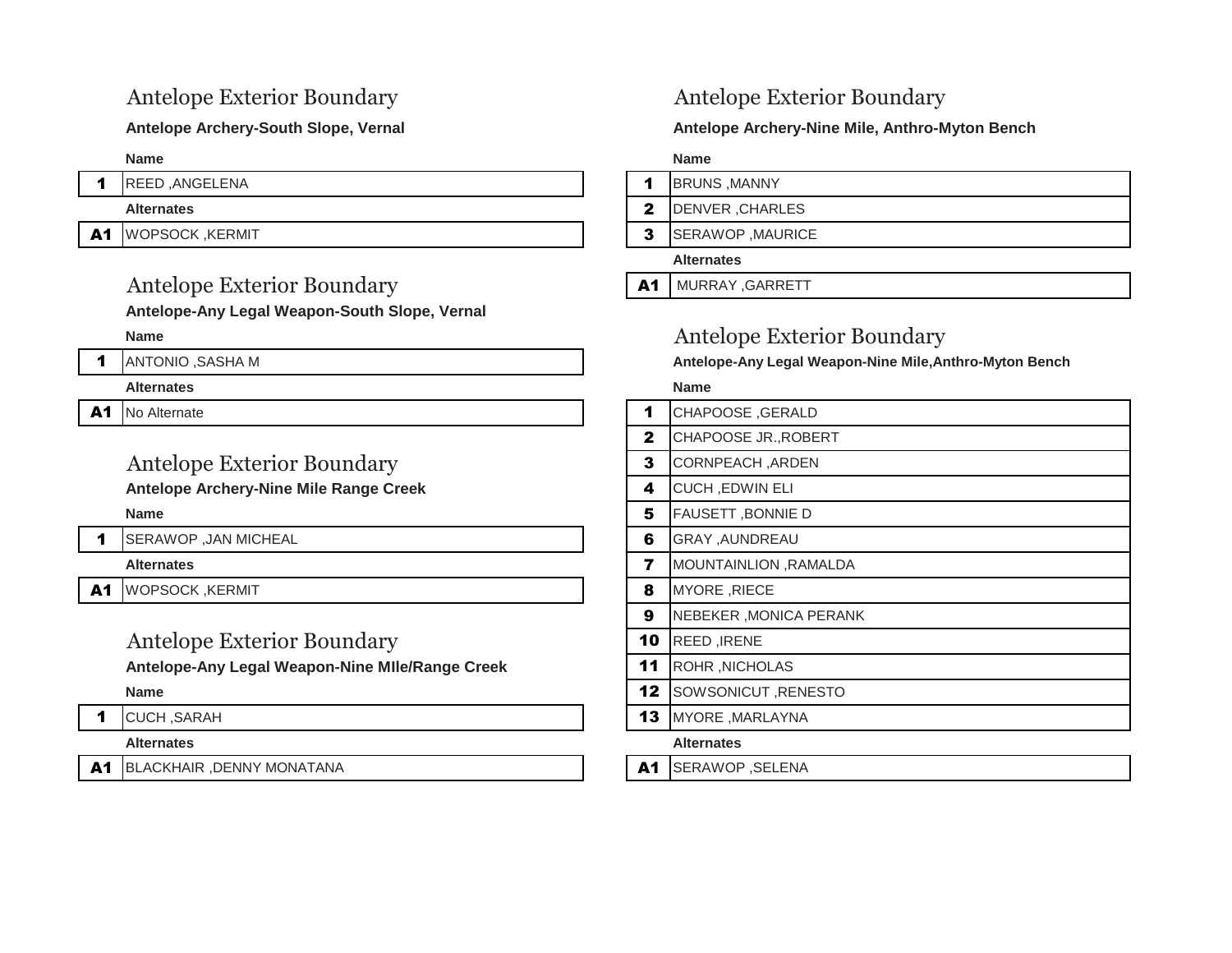**Name Name**

| $\blacktriangleleft$ | ANDERSON, SANDRA       | 1              | <b>BRUNS, MANNY</b>          |
|----------------------|------------------------|----------------|------------------------------|
| 2                    | <b>BRUNS, MISTY</b>    | $\mathbf{2}$   | CHAPOOSE, LYNNISE            |
| 3                    | <b>CHAPOOSE, KELLY</b> | 3              | CHECORA, NICOLE              |
| 4                    | CHRISTOFFERSON, SHIRIL | 4              | <b>CUCH, JENNY R</b>         |
| 5                    | COLOROW, JODY          | 5              | MYORE, MARLAYNA              |
| 6                    | JAMES , RACHEL M.      | 6              | SERAWOP, TYLER               |
| 7                    | LONGHAIR, RAINEY Y.    | $\overline{ }$ | TRUJILLO, MARDALE J          |
| 8                    | MCCOOK, KENNETH        |                | <b>Alternates</b>            |
| 9                    | NEBEKER, MONICA PERANK | A1             | <b>CUCH, SARAH</b>           |
| 10                   | <b>PERANK, TAHRAH</b>  |                |                              |
| 11                   | SHIRLEY , SUNNIE L     |                |                              |
| 12                   | SOWSONICUT, RENESTO    |                | Antelope Trust.              |
| 13                   | TRUJILLO, ERWIN        |                | <b>Antelope-N.Green Rive</b> |
| 14                   | VALDEZ, ROSEANNA F     |                | <b>Name</b>                  |
| 15                   | <b>WAPSOCK, THOMAS</b> | 1              | CHEGUP, MELANIE              |
|                      | <b>Alternates</b>      | $\mathbf{2}$   | DUNCAN JR., LAWREN           |

| A1 IGNACIO, CARLIN |
|--------------------|
| A2 MYORE, TIAGINA  |
| A3 YAZZIE, MATTHEW |
|                    |

## Antelope Trust Land Antelope Trust Land Any Legal Weapon

Antelope- Antelope Canyon,/Leland Bench **Antelope Antelope Any Legal Weapon-North Green River, East Uintah/Duchesne River to Little Mtn**

|              | <b>BRUNS, MANNY</b>  |
|--------------|----------------------|
| $\mathbf{2}$ | CHAPOOSE, LYNNISE    |
| 3            | CHECORA , NICOLE     |
| 4            | <b>CUCH, JENNY R</b> |
| 5            | MYORE, MARLAYNA      |
| 6            | SERAWOP, TYLER       |
|              | TRUJILI O MARDALE J  |

## Antelope Trust Archery

Antelope-N.Green River, E.Uintah, Duchense River to little Mtn

- 1 CHEGUP ,MELANIE
- **2** DUNCAN JR.,LAWRENCE
- **3** GRAY ,HEATHER R
- 4 JENKINS ,LEX T
- **5** LAROSE ,GINA

**Alternates**

A1 No Alternate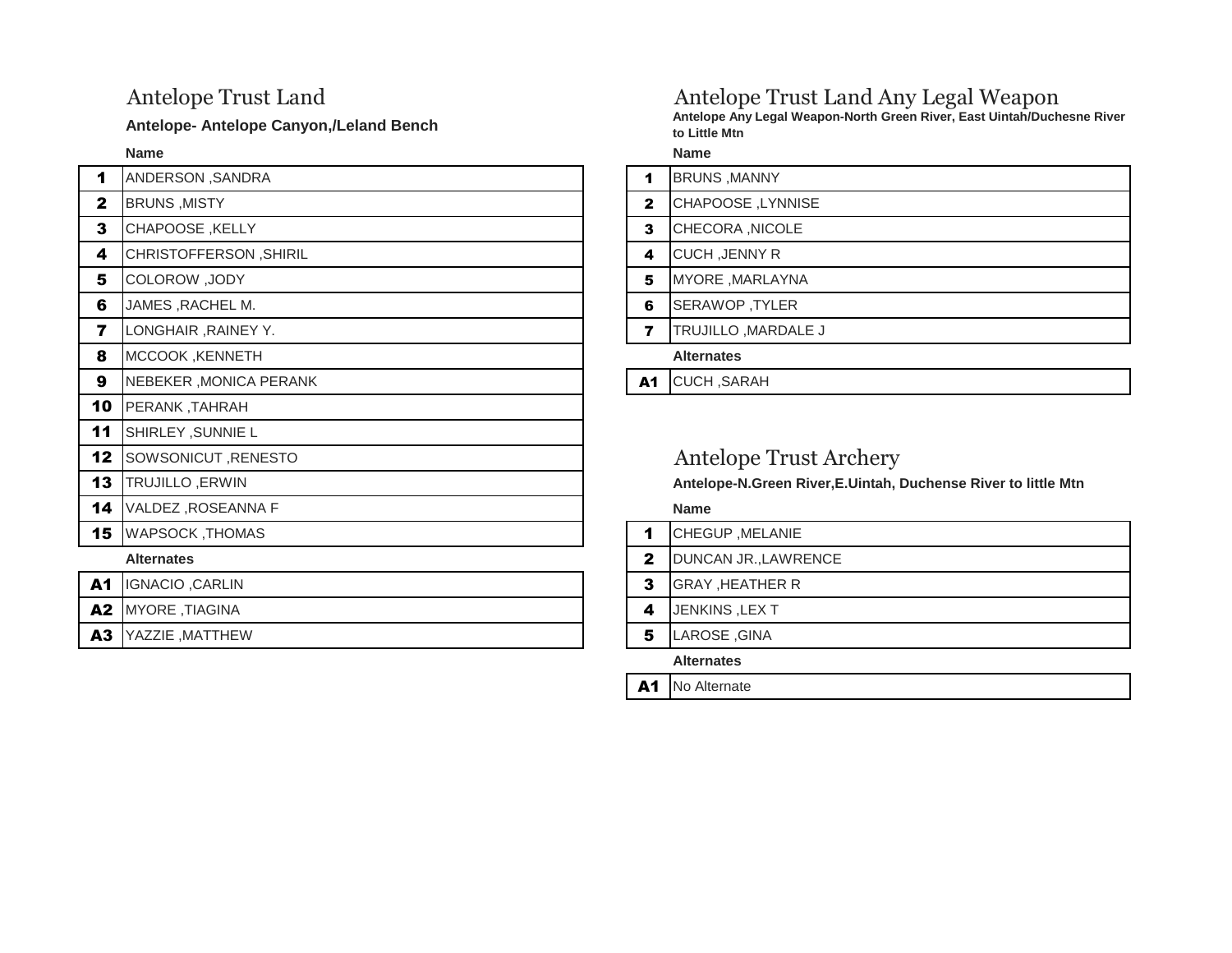## Antelope Trust Multi Season

### Antelope-White River, Hill Creek and Antelope-White River, Hill Creek

| 1           | ANTONIO, SASHA M                 |
|-------------|----------------------------------|
| $\mathbf 2$ | ANDERSON, JASON                  |
| 3           | ARRIVE, JAMIE A                  |
| 4           | <b>BURSON , JILLION F</b>        |
| 5           | <b>BUTLER, JASON A</b>           |
| 6           | CESSPOOCH, ALEX                  |
| 7           | CORNPEACH, ANDREW                |
| 8           | COWAN, SHARELL                   |
| 9           | <b>CUCH, RANDALL J</b>           |
| 10          | <b>CUCH, STEPHANIE ARROWCHIS</b> |
| 11          | <b>CUCH, VALGENE</b>             |
| 12          | FAUSETT, BONNIE D                |
| 13          | GRAY ,AUNDREAU                   |
| 14          | <b>GRAY , MICHAEL</b>            |
| 15          | IGNACIO, CARLIN                  |
| 16          | JAMES, VALENTINO                 |
| 17          | JOHNSON, ROBERT C.               |
| 18          | LARGE, MALAKIE                   |
| 19          | LAROSE, JACKIE                   |
| 20          | MOUNTAINLION, RAMALDA            |
| 21          | RIDLEY, CHAD W                   |
| 22          | SIREECH, WYNETTA                 |
| 23          | TRUJILLO, LESLIE                 |
| 24          | <b>UNCAPIUKE, CARLY</b>          |
| 25          | <b>WOPSOCK, PATRICK J</b>        |

**Name Alternates**

A1 MURRAY SR., BENJAMIN H.

A2 MYORE ,RIECE

**A3** NAVANICK ,TY H

A4 YAZZIE ,MATTHEW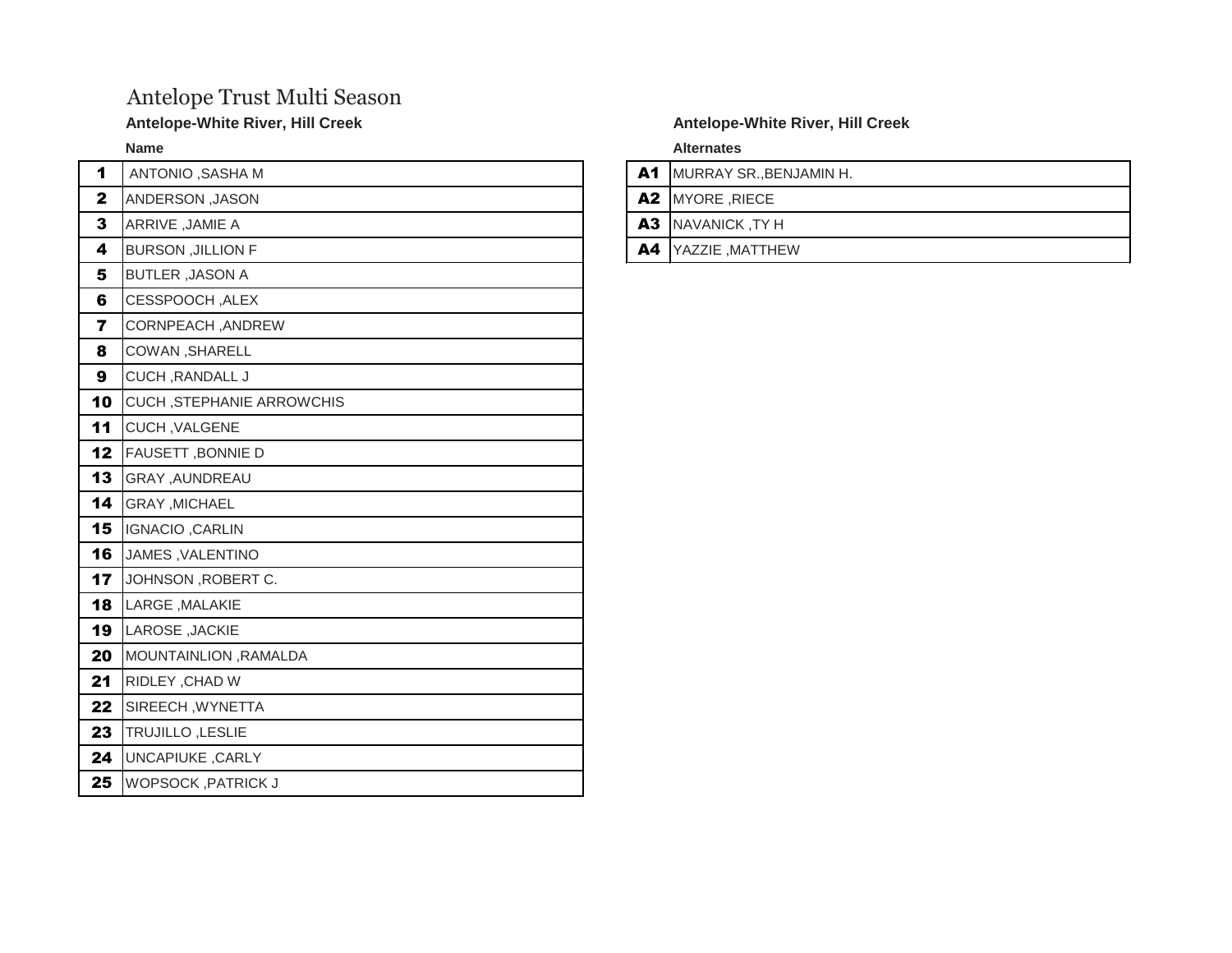## Big Horn Sheep Trust Land Elder

**Big Horn Sheep Elder** 

**Name**

| <b>BURSON, LOUISE R</b> |
|-------------------------|
| <b>Alternates</b>       |
| A1 TAPOOF, JOSEPH       |

## Big Horn Sheep Trust Land **Bighorn Sheep Trust Land Hill Creek**

**Name**

|              | <b>CUCH, JENNY R</b> |
|--------------|----------------------|
| $\mathbf{2}$ | <b>CUCH, KARA</b>    |
|              | REED, KOBI M.        |

**Alternates**

A1 RIDLEY, CHAD W

## Big Horn Sheep Exterior Boundary

**Big Horn Sheep Exterior Boundary Nine Mile/Jack Creek**

**Name**

1 MANNING , EMMETT J

**Alternates**

A1 LAROSE, GINA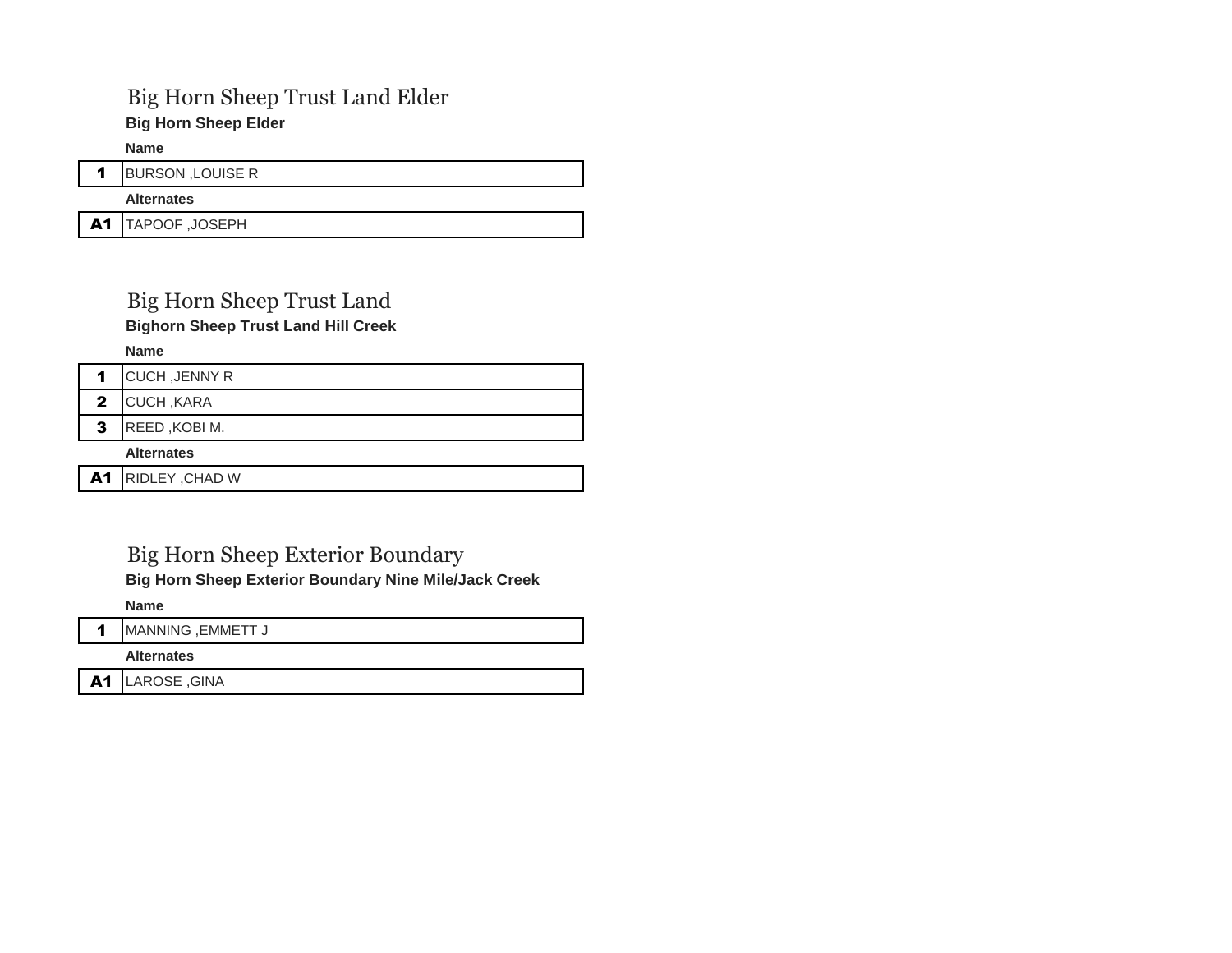## Moose Exterior Boundary Moose Trust Land

## Moose Exterior Boundary Moose Trust Land **Moose-Wasatch Mtn./Current Creek (State Reduced to 2) Moose-Little Water To Mud Springs**

| <b>CUCH, ALEX M</b> |
|---------------------|
| CHAPOOSE, KAYLEE    |

A1 CHRISTOFFERSON, SHIRIL

### **Moose-South Slope/Yellowstone Name**

1 CUCH, STEPHANIE ARROWCHIS 2 RIDLEY, CHAD W

A1 CESSPOOCH ,CASEY L And CESSPOOCH ,CASEY L

**Moose-Vernal/Diamond Moose-Elder Only-Little Water to Rock Creek** 

**Name Name**

1 HANNAH ,GAIL **1** SIXKILLER ,HENRY

**Alternates Alternates**

A1 CUCH,LORIL **A1** REED,FRANKLIN

### **Name Name**

- 1 GALICIA ,SARAH L.
- **2** SOWSONICUT ,RENESTO
	- **Alternates**
- **A1** MYORE ,RIECE

## Moose Trust Land

Moose Exterior Boundary **Moose-Yellowstone to Rock Creek**

- **Name** 1 GRAY ,HEATHER R
	-

**Alternates Alternates**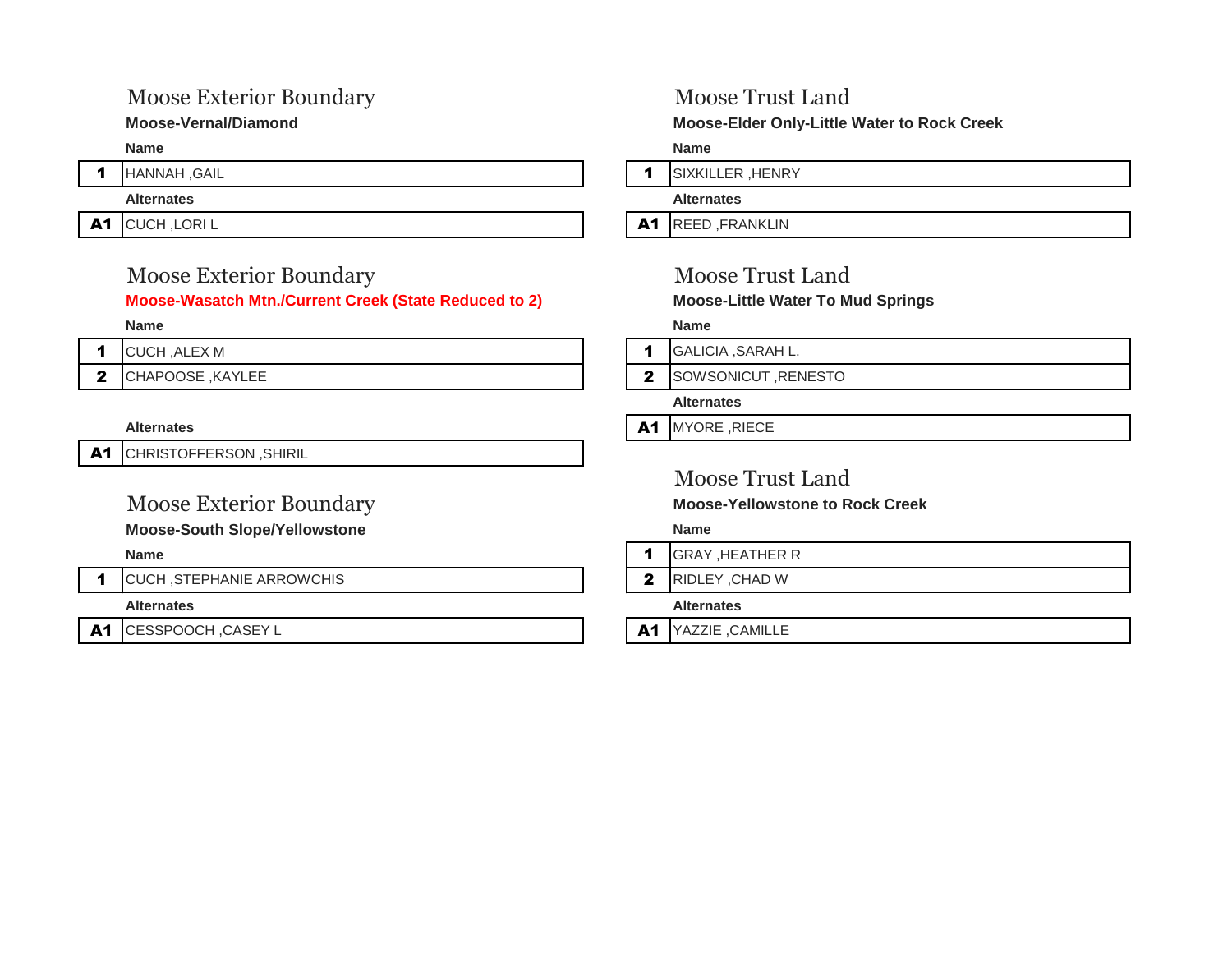## Bison-Bull-Trust Land

### **Bison Bull Trust Land**

| 1                       | ARROWCHIS-IVIE, LARA J        | 30 | NEPHI, DUSTIN                     |
|-------------------------|-------------------------------|----|-----------------------------------|
| $\mathbf{2}$            | <b>BROCK, DARWIN</b>          | 31 | NEPHI, THEODORA                   |
| 3                       | <b>BRUNS, MISTY</b>           | 32 | PAWWINNEE, ROBERT                 |
| 4                       | <b>BURSON , JILLION F</b>     | 33 | PERANK, TAHRAH                    |
| 5                       | CESSPOOCH, CASEY L            | 34 | PIKE, CLEVE                       |
| 6                       | <b>CHAPOOSE, CURTIS</b>       | 35 | REED, KOBI M.                     |
| $\overline{\mathbf{r}}$ | CHAPOOSE, KAYLEE              | 36 | REED, RANALDA C                   |
| 8                       | CHECORA, MATTHEW              | 37 | SANTIO, LUCUS                     |
| 9                       | COLOROW, BEN T.               | 38 | SERAWOP, ELYZA R.                 |
| 10                      | COPPERFIELD, DREENA           | 39 | SERAWOP, JAN MICHEAL              |
| 11                      | <b>CORNPEACH, JUSTIN PAUL</b> | 40 | SERAWOP, KAMMIE                   |
| 12                      | CUCH, CAMERON                 | 41 | SERAWOP, SELENA                   |
| 13                      | CUCH, MARIAH C                | 42 | SERAWOP, SIDNEY                   |
| 14                      | CUCH, SARAH                   | 43 | SERAWOP JR., EVERETT              |
| 15                      | GALICIA, SARAH L.             | 44 | SOWSONICUT, RENESTO               |
| 16                      | <b>GRANT, JONI</b>            | 45 | TRUJILLO, LESLIE                  |
| 17                      | JAMES, RACHEL M.              | 46 | TRUJILLO, MARDALE J               |
| 18                      | JAMES, VALENTINO              | 47 | <b>WAPSOCK, THOMAS</b>            |
| 19                      | JENKINS, LEXT                 | 48 | <b>WILSON, BRODIE D</b>           |
| 20                      | KNIGHT, ANGELA M              | 49 | <b>WOPSOCK, KERMIT</b>            |
| 21                      | LAROSE, GINA                  | 50 | <b>WOPSOCK PAWWINNEE, RONEE K</b> |
| 22                      | LAROSE, JACKIE                |    | <b>Alternates</b>                 |
| 23                      | MART, AMAMDA A                | A1 | <b>BADHAWK, JOSEPHINE M</b>       |
| 24                      | MCCOOK, SHAY                  | A2 | CHAPOOSE JR., VERNIE M            |
| 25                      | MCCOOK JR, ORVID ROLAND       | A3 | NEBEKER, MONICA PERANK            |
| 26                      | MOJADO, JEROMY                | A4 | TAHGUV, CAMERON                   |
| 27                      | MURRAY, GARRETT               | A5 | TAHGUV, THOMAS                    |

| Bison-Bull-Trust Land        |           | <b>Name</b>                 |
|------------------------------|-----------|-----------------------------|
| <b>Bison Bull Trust Land</b> | 28        | NAVANICK, BRANDY            |
| <b>Name</b>                  | 29        | NAVANICK, COREY             |
| ARROWCHIS-IVIE, LARA J       | 30        | NEPHI, DUSTIN               |
| <b>BROCK, DARWIN</b>         | 31        | NEPHI, THEODORA             |
| <b>BRUNS, MISTY</b>          | 32        | PAWWINNEE, ROBERT           |
| <b>BURSON, JILLION F</b>     | 33        | PERANK, TAHRAH              |
| CESSPOOCH, CASEY L           | 34        | PIKE, CLEVE                 |
| CHAPOOSE, CURTIS             | 35        | REED, KOBI M.               |
| CHAPOOSE, KAYLEE             | 36        | REED, RANALDA C             |
| CHECORA, MATTHEW             | 37        | SANTIO, LUCUS               |
| COLOROW, BEN T.              | 38        | SERAWOP, ELYZA R.           |
| COPPERFIELD, DREENA          | 39        | SERAWOP, JAN MICHEAL        |
| CORNPEACH, JUSTIN PAUL       | 40        | SERAWOP, KAMMIE             |
| CUCH, CAMERON                | 41        | SERAWOP, SELENA             |
| CUCH, MARIAH C               | 42        | SERAWOP, SIDNEY             |
| CUCH, SARAH                  | 43        | SERAWOP JR., EVERETT        |
| GALICIA, SARAH L.            | 44        | SOWSONICUT, RENESTO         |
| <b>GRANT, JONI</b>           | 45        | TRUJILLO, LESLIE            |
| JAMES, RACHEL M.             | 46        | TRUJILLO, MARDALE J         |
| JAMES, VALENTINO             | 47        | <b>WAPSOCK, THOMAS</b>      |
| JENKINS, LEXT                | 48        | <b>WILSON, BRODIE D</b>     |
| KNIGHT, ANGELA M             | 49        | <b>WOPSOCK, KERMIT</b>      |
| LAROSE, GINA                 | 50        | WOPSOCK PAWWINNEE, RONEE K  |
| LAROSE, JACKIE               |           | <b>Alternates</b>           |
| MART, AMAMDA A               | A1        | <b>BADHAWK, JOSEPHINE M</b> |
| MCCOOK, SHAY                 | <b>A2</b> | CHAPOOSE JR., VERNIE M      |
|                              |           |                             |

- A3 NEBEKER, MONICA PERANK
- A4 TAHGUV ,CAMERON
- **27 A5** TAHGUV ,THOMAS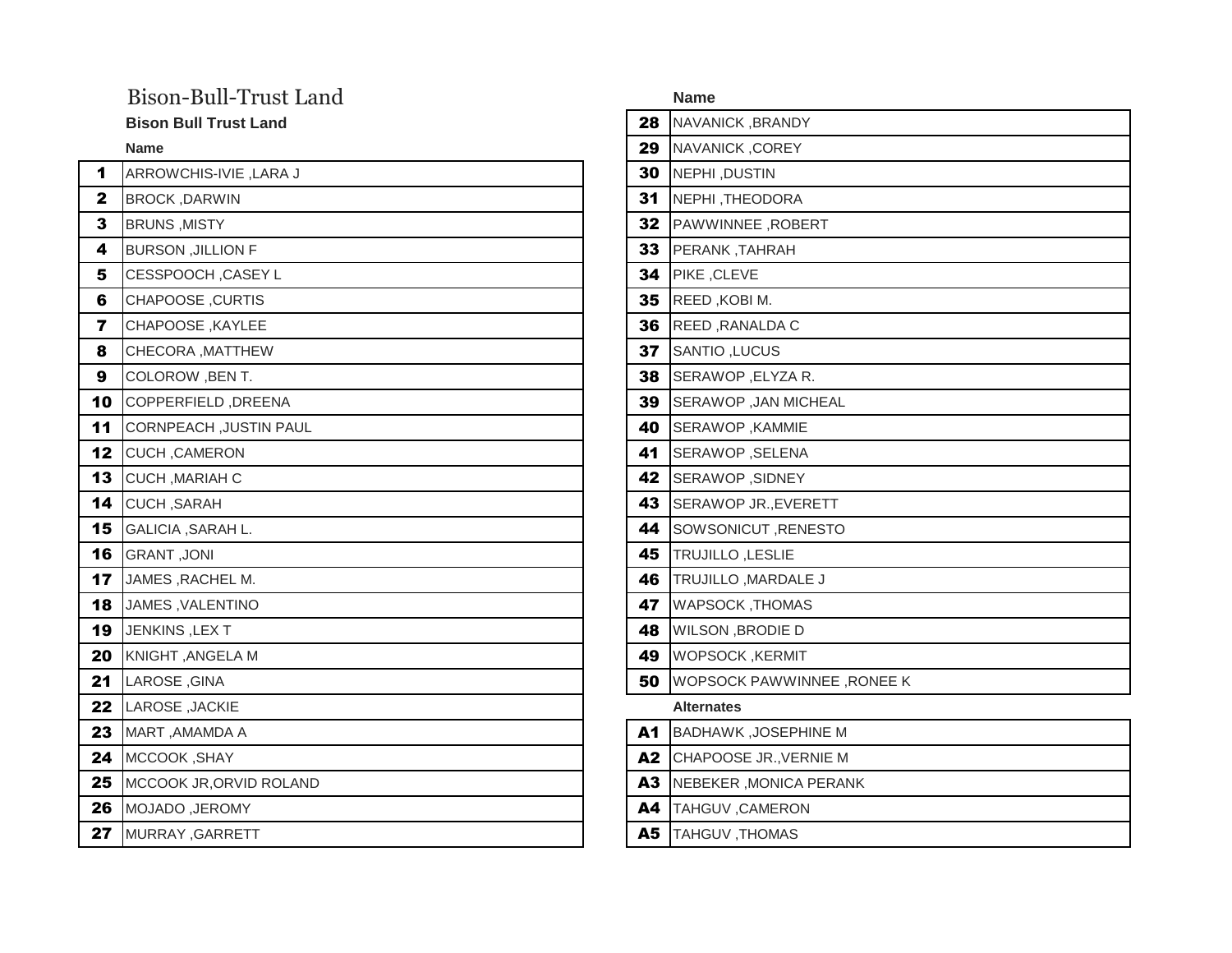## Bison Cow - Trust Land

### **Bison Cow - Trust Land**

| 1                       | ANDERSON, JASON              | 29 | CORNPEACH, ANDREW         |
|-------------------------|------------------------------|----|---------------------------|
| $\mathbf 2$             | ANDERSON, SANDRA             | 30 | CORNPEACH, BRANDI         |
| 3                       | ANGELIAS, WAYLON             | 31 | CUCH, ALEX M              |
| 4                       | ANTONIO, SASHA M             | 32 | <b>CUCH, DANELLE</b>      |
| 5                       | ARHI, RELITA                 | 33 | <b>CUCH, EDWIN ELI</b>    |
| 6                       | ARROWCHIS, MERISSA           | 34 | <b>CUCH, FELECIA PIKE</b> |
| $\overline{\mathbf{z}}$ | <b>BADHAWK, JOSEPHINE M</b>  | 35 | <b>CUCH, JENNY R</b>      |
| 8                       | <b>BLACK, TANYA</b>          | 36 | CUCH, LORIL               |
| 9                       | BLACKHAIR, SHERMAINE         | 37 | CUCH, MARIAH C            |
| 10                      | BOWEN, PAIGE SERAWOP         | 38 | <b>CUCH, TERRANCE M.</b>  |
| 11                      | <b>BROCK, VICTOR C</b>       | 39 | CUCH, WOODY               |
| 12                      | <b>BRUNS, MANNY</b>          | 40 | DANIELS, ANDREA           |
| 13                      | <b>BRUNS, MISTY</b>          | 41 | <b>DUFFY SR, ROBERT</b>   |
| 14                      | <b>BURCHICK, LORETTA ANN</b> | 42 | DUNCAN JR., LAWRENCE      |
| 15                      | <b>BURSON , JILLION F</b>    | 43 | GALICIA, SARAH L.         |
| 16                      | BUSSELL, KIMBERLY POOWEGUP   | 44 | <b>GNACIO, DONNA REED</b> |
| 17                      | <b>BUTLER, JASON A</b>       | 45 | <b>GRANT, JONNA</b>       |
| 18                      | CESSPOOCH, CASEY L           | 46 | JAMES, VALENTINO          |
| 19                      | CESSPOOCH, HELEN             | 47 | JONES, CLARK              |
| 20                      | CESSPOOCH, JASHUN            | 48 | JOSEPH, MAMIE L.          |
| 21                      | CESSPOOCH, MALISSIA          | 49 | KENNEY, JANECE            |
| 22                      | <b>CHAPOOSE, GERALD</b>      | 50 | KIDD, JEREMY              |
| 23                      | CHAPOOSE, JASON              | 51 | KNIGHT, ANGELA M          |
| 24                      | CHAPOOSE, KAYLEE             | 52 | LAROSE, JACKIE            |
| 25                      | <b>CHAPOOSE JR, RICK</b>     | 53 | LEE, BETTY                |
| 26                      | CHAPOOSE JR., VERNIE M       | 54 | LOMAHAFTEWA, SKYLER       |
| 27                      | CHECORA, NICOLE              | 55 | MANNING, PHILLIP          |

| <b>Bison Cow - Trust Land</b> |    | <b>Name</b>               |
|-------------------------------|----|---------------------------|
| Name                          | 28 | CHIDESTER, CARRIE         |
| <b>ANDERSON, JASON</b>        | 29 | CORNPEACH, ANDREW         |
| ANDERSON , SANDRA             | 30 | CORNPEACH, BRANDI         |
| ANGELIAS, WAYLON              | 31 | CUCH, ALEX M              |
| ANTONIO, SASHA M              | 32 | CUCH, DANELLE             |
| ARHI ,RELITA                  | 33 | <b>CUCH, EDWIN ELI</b>    |
| ARROWCHIS, MERISSA            | 34 | <b>CUCH, FELECIA PIKE</b> |
| <b>BADHAWK, JOSEPHINE M</b>   | 35 | <b>CUCH, JENNY R</b>      |
| <b>BLACK, TANYA</b>           | 36 | <b>CUCH, LORIL</b>        |
| <b>BLACKHAIR, SHERMAINE</b>   | 37 | CUCH, MARIAH C            |
| <b>BOWEN, PAIGE SERAWOP</b>   | 38 | <b>CUCH, TERRANCE M.</b>  |
| <b>BROCK, VICTOR C</b>        | 39 | CUCH, WOODY               |
| <b>BRUNS, MANNY</b>           | 40 | <b>DANIELS, ANDREA</b>    |
| <b>BRUNS, MISTY</b>           | 41 | <b>DUFFY SR, ROBERT</b>   |
| <b>BURCHICK, LORETTA ANN</b>  | 42 | DUNCAN JR., LAWRENCE      |
| <b>BURSON , JILLION F</b>     | 43 | <b>GALICIA, SARAH L.</b>  |
| BUSSELL, KIMBERLY POOWEGUP    | 44 | <b>GNACIO, DONNA REED</b> |
| <b>BUTLER, JASON A</b>        | 45 | <b>GRANT, JONNA</b>       |
| CESSPOOCH, CASEY L            | 46 | JAMES, VALENTINO          |
| CESSPOOCH, HELEN              | 47 | JONES, CLARK              |
| CESSPOOCH, JASHUN             | 48 | JOSEPH, MAMIE L.          |
| CESSPOOCH, MALISSIA           | 49 | KENNEY, JANECE            |
| CHAPOOSE, GERALD              | 50 | KIDD, JEREMY              |
| CHAPOOSE, JASON               | 51 | KNIGHT, ANGELA M          |
| CHAPOOSE, KAYLEE              | 52 | LAROSE, JACKIE            |
| CHAPOOSE JR, RICK             | 53 | LEE, BETTY                |
| CHAPOOSE JR., VERNIE M        | 54 | LOMAHAFTEWA, SKYLER       |
| CHECORA, NICOLE               | 55 | MANNING, PHILLIP          |
|                               |    |                           |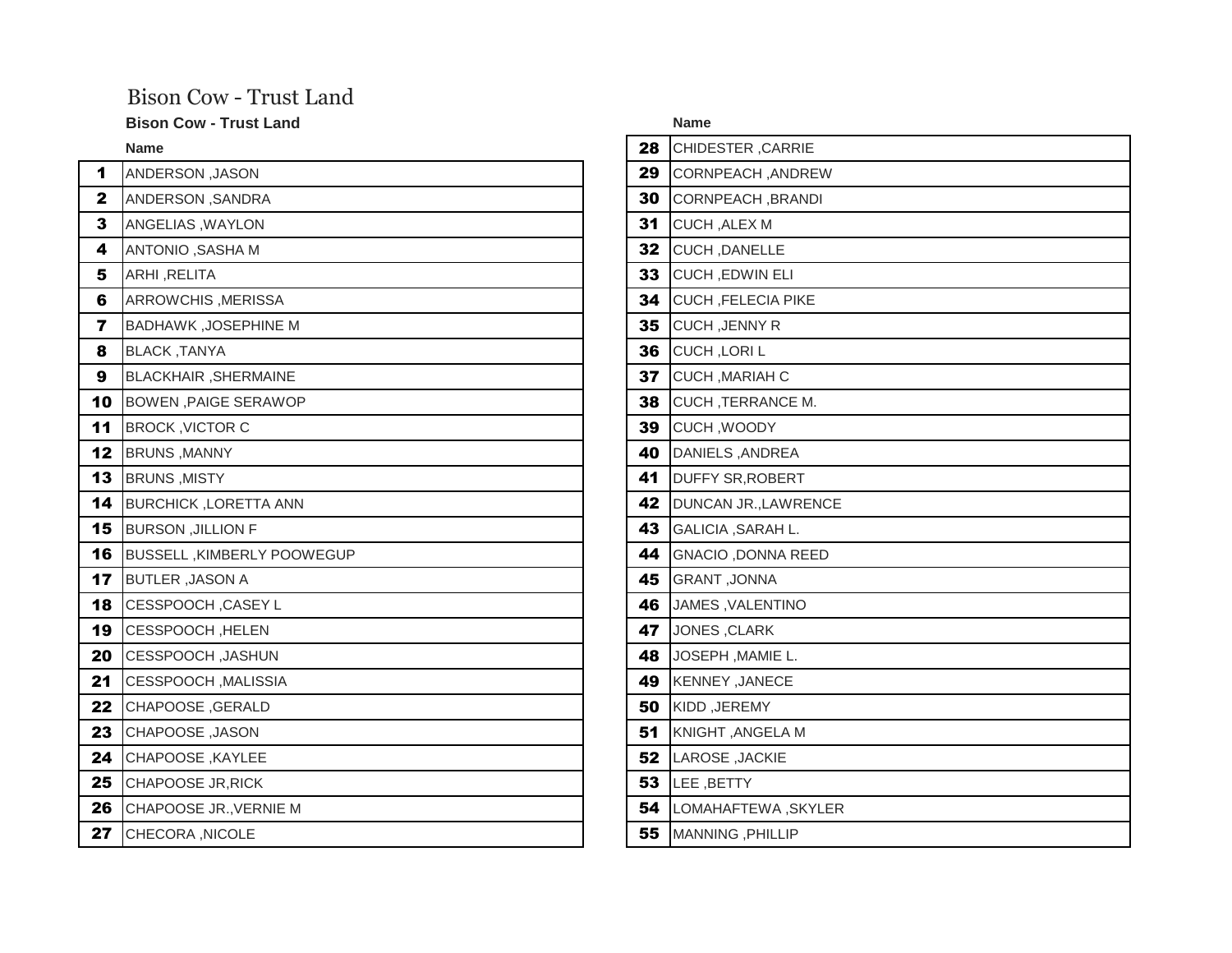**Bison Cow - Trust Land CONTINUED Name**

| 56 | MART, AMAMDA A               | 84             | TABET, RYAN                  |
|----|------------------------------|----------------|------------------------------|
| 57 | MCCOOK, SHAY                 | 85             | TAHGUV, CAMERON              |
| 58 | MCCOOK JR, ORVID ROLAND      | 86             | TAHGUV , LAREENA             |
| 59 | MCMICKELL, MARIAH            | 87             | TAHGUV, THOMAS               |
| 60 | MOJADO, RONNIE G             | 88             | TAHGUV, ZANE                 |
| 61 | <b>MONTES, JERAMY</b>        | 89             | TAPOOF, PERRYLYNN B          |
| 62 | <b>MOUNTAINLION, JASON J</b> | 90             | TRUJILLO, ERWIN              |
| 63 | MYORE, KEVIN F               | 91             | TRUJILLO, LESLIE             |
| 64 | MYORE, TIAGINA               | 92             | TRUJILLO, MARDALE J          |
| 65 | NAVANICK, BRANDY             | 93             | TRUJILLO SR., ISAIAH J.      |
| 66 | NAVANICK, KINDRICK           | 94             | WASHINGTON - CUCH, SUZANNA L |
| 67 | NAVANICK, TYH                | 95             | <b>WEIDNER, MARY</b>         |
| 68 | NEPHI, DUSTIN                | 96             | <b>WILSON, BRODIE D</b>      |
| 69 | PENA, CRISPIN                | 97             | WOPSOCK, CINDYLIN R          |
| 70 | REED, ANGELENA               | 98             | <b>WOPSOCK, KERMIT</b>       |
| 71 | REED, IRENE                  | 99             | WOPSOCK PAWWINNEE, RONEE K   |
| 72 | REED, LINDYEA C.             |                | 100 YAZZIE, SHINA            |
| 73 | REED, RANALDA C              |                | <b>Alternates</b>            |
| 74 | ROCK, JAMES                  | A1             | <b>GRANT, JONI</b>           |
| 75 | ROHR, NICHOLAS               | A <sub>2</sub> | NEBEKER, MONICA PERANK       |
| 76 | SERAWOP, ELYZA R.            | A3             | REED SR., JON B.             |
| 77 | SERAWOP, KAMMIE              | A4             | TABET, RICK                  |
| 78 | SERAWOP, STEPHANIE D.        | A5             | UNCAPIUKE, ALEX REDFOOT      |
| 79 | SERAWOP JR., EVERETT         |                |                              |
| 80 | <b>SHAVANAUX, JULIAN</b>     |                |                              |
| 81 | SHIRLEY, SUNNIE L            |                |                              |
| 82 | SIREECH, WYNETTA             |                |                              |

### Bison Cow - Trust Land **Bison Cow - Trust Land CONTINUED**

| <b>Name</b>                    | 83 | SOWSONICUT, RENESTO               |
|--------------------------------|----|-----------------------------------|
| MART, AMAMDA A                 | 84 | TABET, RYAN                       |
| MCCOOK, SHAY                   | 85 | <b>TAHGUV, CAMERON</b>            |
| MCCOOK JR, ORVID ROLAND        | 86 | TAHGUV , LAREENA                  |
| MCMICKELL, MARIAH              | 87 | TAHGUV, THOMAS                    |
| MOJADO, RONNIE G               | 88 | TAHGUV, ZANE                      |
| <b>MONTES, JERAMY</b>          | 89 | TAPOOF, PERRYLYNN B               |
| <b>U MOUNTAINLION, JASON J</b> | 90 | <b>TRUJILLO, ERWIN</b>            |
| MYORE, KEVIN F                 | 91 | TRUJILLO, LESLIE                  |
| MYORE, TIAGINA                 | 92 | TRUJILLO, MARDALE J               |
| NAVANICK, BRANDY               | 93 | TRUJILLO SR., ISAIAH J.           |
| NAVANICK, KINDRICK             | 94 | WASHINGTON - CUCH, SUZANNA L      |
| NAVANICK, TY H                 | 95 | <b>WEIDNER, MARY</b>              |
| NEPHI, DUSTIN                  | 96 | <b>WILSON, BRODIE D</b>           |
| PENA, CRISPIN                  | 97 | <b>WOPSOCK, CINDYLIN R</b>        |
| REED, ANGELENA                 | 98 | <b>WOPSOCK, KERMIT</b>            |
| REED, IRENE                    | 99 | <b>WOPSOCK PAWWINNEE, RONEE K</b> |
| REED, LINDYEA C.               |    | 100 YAZZIE, SHINA                 |
| REED, RANALDA C                |    | <b>Alternates</b>                 |
| ROCK, JAMES                    | A1 | <b>GRANT, JONI</b>                |
| ROHR, NICHOLAS                 | A2 | NEBEKER, MONICA PERANK            |
| SERAWOP, ELYZA R.              | A3 | REED SR., JON B.                  |
| SERAWOP, KAMMIE                | A4 | TABET, RICK                       |
| SERAWOP, STEPHANIE D.          |    | A5 UNCAPIUKE, ALEX REDFOOT        |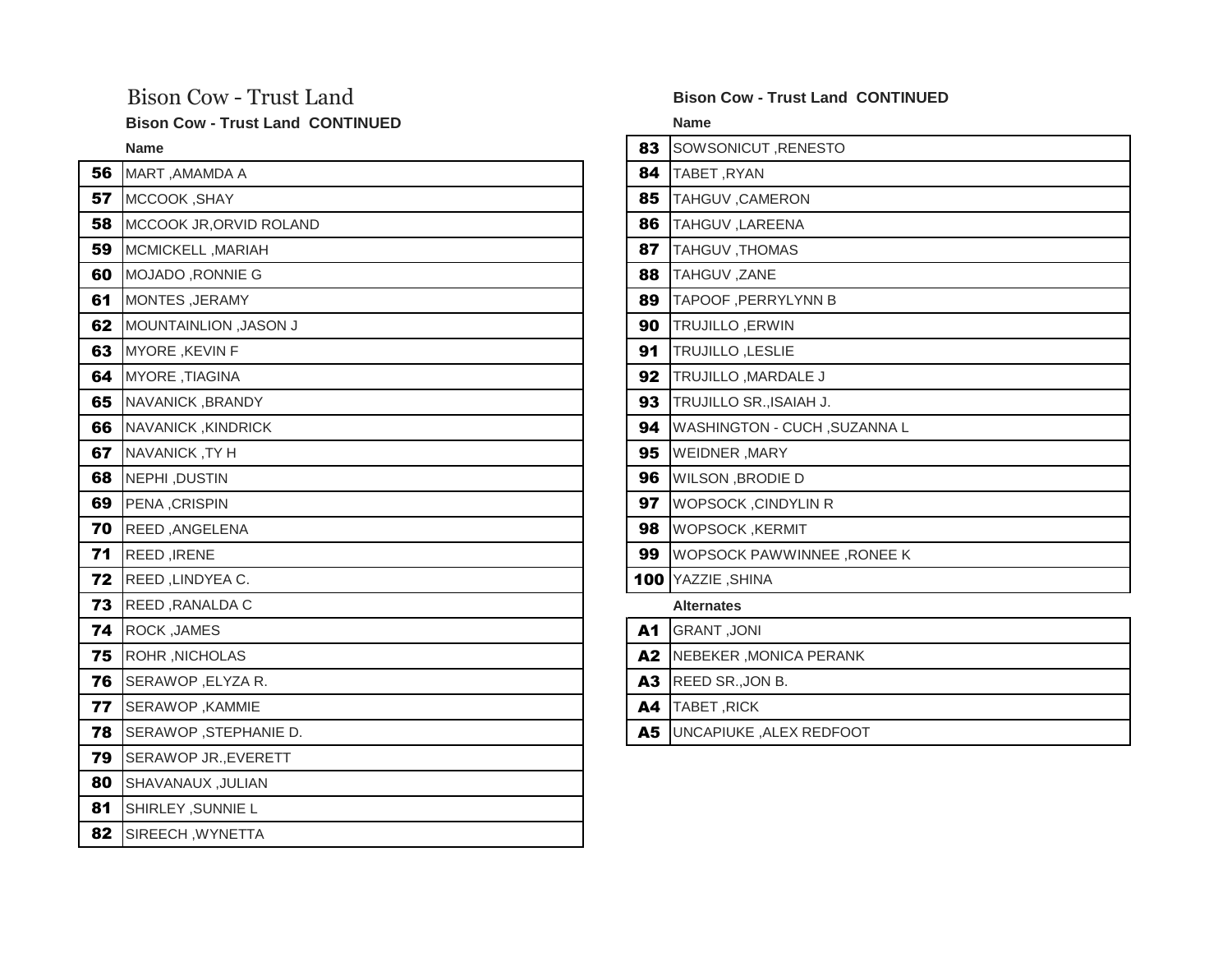## Bison Exterior Boundary Bison Exterior Boundary

A1 CESSPOOCH, HELEN **A1** CESSPOOCH, HELEN

## Bison Exterior Boundary

**Bison Season 3 Book Cliff/Bittercreek South** 

**Name**



**Alternates**

A1 ANGELIAS, WAYLON

## Bison Exterior Boundary

**Bison Season Cow Only-Book Cliffs** 

**Name**

1 REED , ANGELENA

**Alternates**

A1 TABET, RICK

**Bison Season 2-Book Cliffs Choice Bison Season 1 Archery Only Book Cliffs-Hunters Choice** 

**Name Name**

1 MART, AMAMDA A 1 MART , AMAMDA A 1 MART , AMAMDA A 1 MALISSIA

**Alternates Alternates**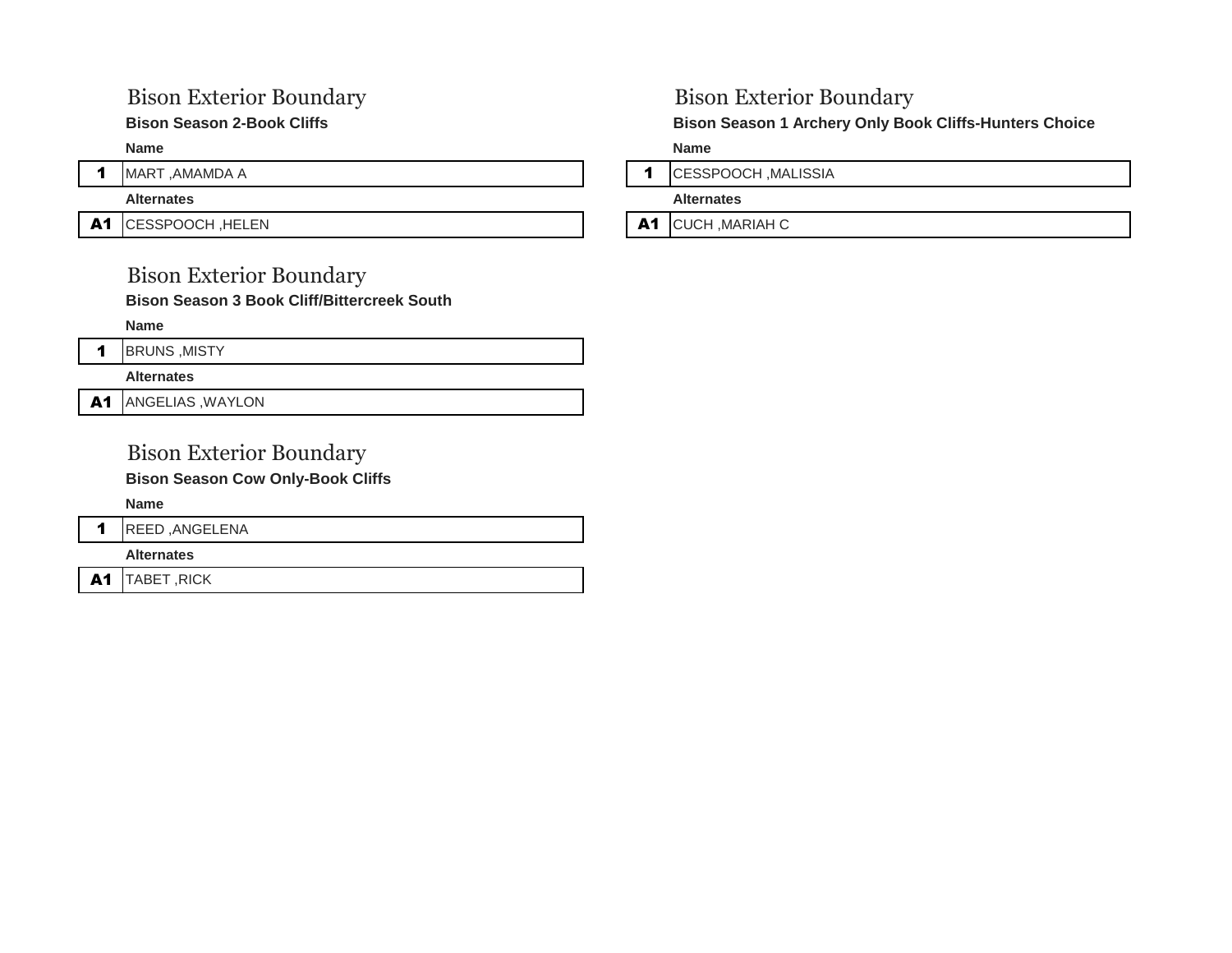## Exterior Boundary Deer

| 1                       | ARROWCHIS-IVIE, LARA J     | 28 | SANTIO, LANDER T            |
|-------------------------|----------------------------|----|-----------------------------|
| $\mathbf{2}$            | ARROWCHIS-WISSIUP, LLOYDIE | 29 | SERAWOP, DAELAN             |
| 3                       | <b>BLACKHAIR, KEITH K</b>  | 30 | SERAWOP, TYLER              |
| 4                       | <b>BROCK, VICTOR C</b>     | 31 | TABET, RICK                 |
| 5                       | CESSPOOCH, MALISSIA        | 32 | TABET, RYAN                 |
| 6                       | COLOROW, JODY              | 33 | TAHGUV, ZANE                |
| $\overline{\mathbf{r}}$ | CORNPEACH, ARDEN           | 34 | TAPOOF - VALLES, ROBINNETTE |
| 8                       | CUCH, EAGLE                | 35 | TAPOOF, LANDORA             |
| 9                       | CUCH, KARA                 | 36 | <b>TRUJILLO, ERWIN</b>      |
| 10                      | CUCH, WOODY                | 37 | TRUJILLO, LESLIE            |
| 11                      | DUFFY , JANAE LYN          | 38 | TRUJILLO SR., ISAIAH J.     |
| 12                      | GRAY, AUNDREAU             | 39 | VALDEZ, RONEVA ACCAWANNA    |
| 13                      | IGNACIO, CARLIN            | 40 | <b>WEIDNER, MARY</b>        |
| 14                      | IGNACIO, TIMOTHY           | 41 | <b>WILLIAMS, RODERICK</b>   |
| 15                      | JONES, CLARK               | 42 | YAZZIE, SHINA               |
| 16                      | LOMAHAFTEWA, SKYLER        |    | <b>Alternates</b>           |
| 17                      | MANNING, JACOB F           | A1 | <b>GREYEYES, ADOLPH S</b>   |
| 18                      | MCMICKELL, MARIAH          | A2 | LARGE, MALAKIE              |
| 19                      | MOJADO, RONNIE G           | A3 | MANNING, EMMETT J           |
| 20                      | <b>MURDOCK, WAYLON</b>     | A4 | MYORE, KEVIN F              |
| 21                      | MURRAY, JULIUS T.          | A5 | TAPOOF, PERRYLYNN B         |
| 22                      | MYORE, TIAGINA             |    |                             |
| 23                      | NEBEKER, MONICA PERANK     |    |                             |
| 24                      | NEPHI, DUSTIN              |    |                             |
| 25                      | PIKE, CLEVE                |    |                             |
| 26                      | REED, LINDYEA C.           |    |                             |
| 27                      | RIDLEY, WADE               |    |                             |

### **Deer Any Legal Weapon- Book Cliffs**  Deer Any Legal Weapon- Book Cliffs

**Name Name**

| 28 | SANTIO, LANDER T            |
|----|-----------------------------|
| 29 | SERAWOP, DAELAN             |
| 30 | SERAWOP, TYLER              |
| 31 | TABET, RICK                 |
| 32 | TABET, RYAN                 |
| 33 | TAHGUV, ZANE                |
| 34 | TAPOOF - VALLES ,ROBINNETTE |
| 35 | TAPOOF, LANDORA             |
| 36 | TRUJILLO, ERWIN             |
| 37 | TRUJILLO, LESLIE            |
| 38 | TRUJILLO SR., ISAIAH J.     |
| 39 | VALDEZ, RONEVA ACCAWANNA    |
| 40 | <b>WEIDNER, MARY</b>        |
| 41 | <b>WILLIAMS, RODERICK</b>   |
| 42 | YAZZIE, SHINA               |
|    | <b>Alternates</b>           |
| A1 | <b>GREYEYES, ADOLPH S</b>   |
| A2 | LARGE, MALAKIE              |
| A3 | MANNING, EMMETT J           |
|    |                             |

- A4 MYORE ,KEVIN F
- A5 TAPOOF ,PERRYLYNN B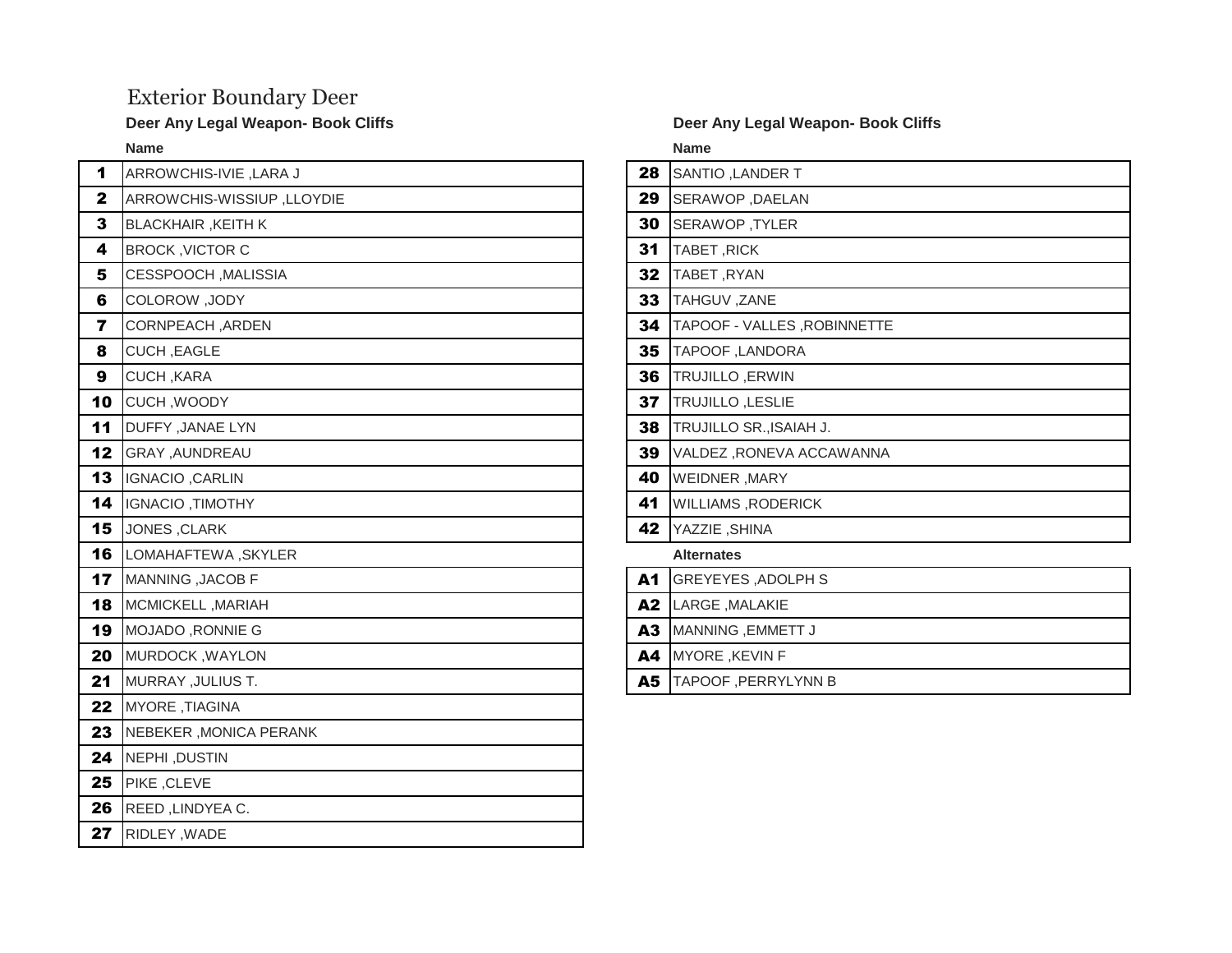| $\blacktriangleleft$ | CHEGUP, MELANIE                     | 1            | ANDERSON, SANDRA              |
|----------------------|-------------------------------------|--------------|-------------------------------|
| $\mathbf{2}$         | CHRISTOFFERSON, SHIRIL              | $\mathbf{2}$ | <b>BLACKHAIR, SHERMAINE</b>   |
| 3                    | CUCH, CLEVE M                       | 3            | <b>BOWEN, PAIGE SERAWOP</b>   |
| 4                    | <b>CUCH, LORIL</b>                  | 4            | <b>BRUNS, MANNY</b>           |
| 5                    | CUCH, MARIAH C                      | 5            | CHECORA, NICOLE               |
| 6                    | JENKINS, LEXT                       | 6            | <b>DUFFY SR, ROBERT</b>       |
| 7                    | JOSEPH, MAMIE L.                    | 7            | <b>CORNPEACH, JUSTIN PAUL</b> |
| 8                    | MARTINEZ, JOSEPH                    | 8            | LAROSE, JACKIE                |
| 9                    | MYORE, MARLAYNA                     | 9            | MURRAY, GARRETT               |
| 10                   | REDFOOT, RYAN                       | 10           | REED, ALYSSA M                |
| 11                   | <b>SHAVANAUX, JULIAN</b>            | 11           | SANTIO, WADE T.               |
| 12                   | <b>WASHINGTON - CUCH, SUZANNA L</b> | 12           | SOWSONICUT, RENESTO           |
|                      | <b>Alternates</b>                   |              | <b>Alternates</b>             |
| A1                   | CESSPOOCH, HELEN                    | A1           | No Alternate                  |

## Exterior Boundary Deer Exterior Boundary Deer

### **Deer Archery Book Cliffs Community Community Community Community Deer Muzzleloader Book Cliffs Community Community**

**Name Name**

| 1               | ANDERSON, SANDRA              |
|-----------------|-------------------------------|
| $\mathbf{2}$    | <b>BLACKHAIR, SHERMAINE</b>   |
| 3               | <b>BOWEN, PAIGE SERAWOP</b>   |
| 4               | <b>BRUNS, MANNY</b>           |
| 5               | CHECORA, NICOLE               |
| 6               | DUFFY SR, ROBERT              |
| 7               | <b>CORNPEACH, JUSTIN PAUL</b> |
| 8               | LAROSE, JACKIE                |
| 9               | MURRAY, GARRETT               |
| 10              | REED, ALYSSA M                |
| 11              | SANTIO, WADE T.               |
| 12 <sub>2</sub> | SOWSONICUT, RENESTO           |
|                 | Alternates                    |

## Exterior Boundary Deer

**Deer Multi Season-Books Cliffs (State reduced to 1)**

**Name**

1 TAHGUV, CAMERON

**Alternates**

A1 PERANK, WAYNE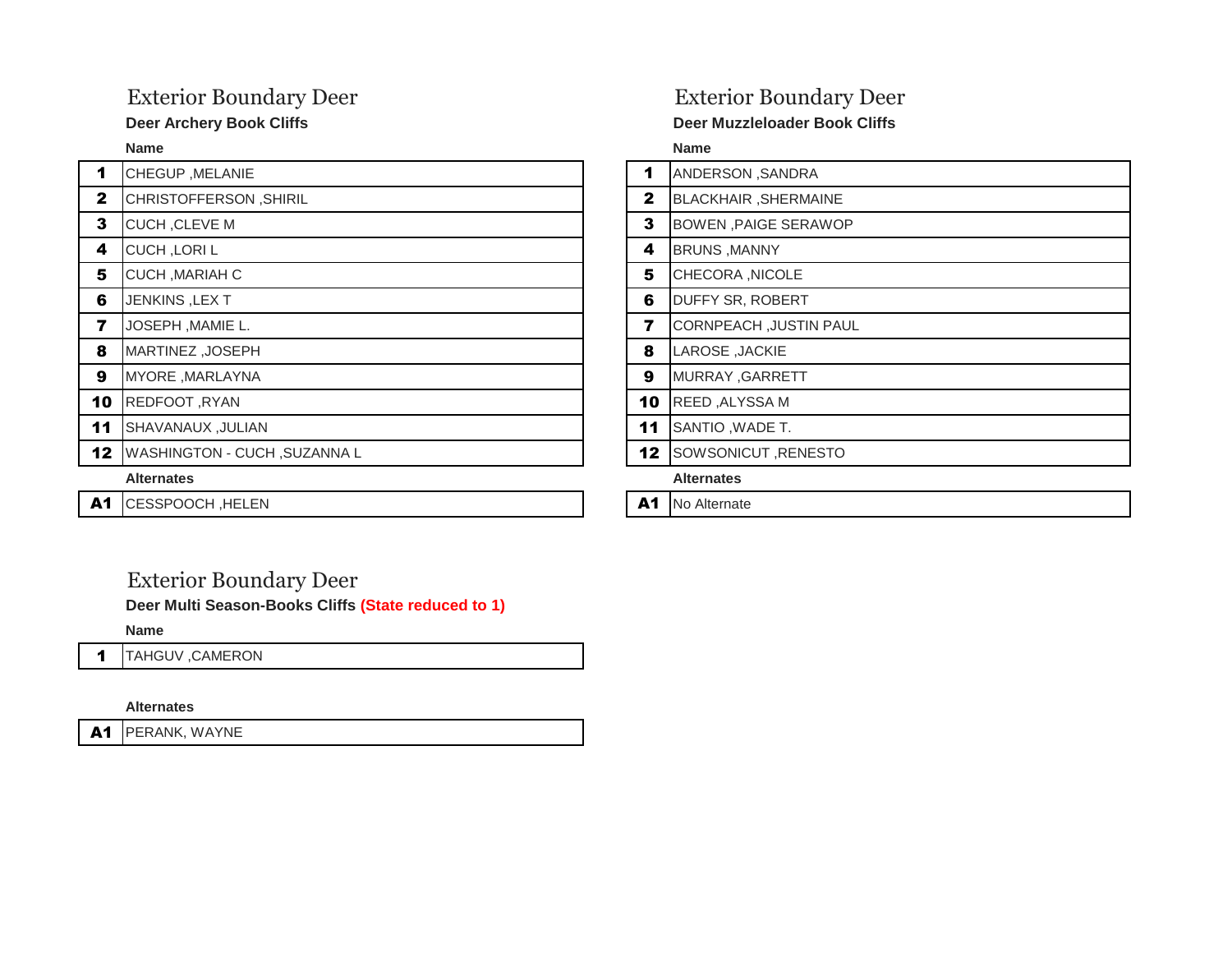## Elk Trust Land South Hill Creek **Elk - South - HillCreek**

**Elk - South - HillCreek Name**

| 1                       | <b>MCCOOK, KENNETH</b>           | 29 | KNIGHT, ANGELA M     |
|-------------------------|----------------------------------|----|----------------------|
| $\mathbf{2}$            | ANTONIO, SASHA M                 | 30 | LEE, BETTY           |
| 3                       | ARROWCHIS-WISSIUP, LLOYDIE       | 31 | LONGHAIR, RAINEY Y.  |
| 4                       | <b>BADHAWK, JOSEPHINE M</b>      | 32 | MAIR, TEMPEST        |
| 5                       | <b>BLACKBIRD, NIEKO</b>          | 33 | MANNING, JACOB F     |
| 6                       | BURSON, RYAN                     | 34 | MART, AMAMDA A       |
| $\overline{\mathbf{z}}$ | <b>BUSH, CASSY</b>               | 35 | MCCOOK, KATHIE       |
| 8                       | CHAPOOSE, GERALD                 | 36 | MYORE, ARLES         |
| 9                       | CHAPOOSE, KELLY                  | 37 | NAVANICK, KINDRICK   |
| 10                      | CHAPOOSE JR., ROBERT             | 38 | NEPHI, LEHI          |
| 11                      | CHIDESTER, CARRIE                | 39 | NEPHI, THEODORA      |
| 12                      | CORNPEACH, BRANDI                | 40 | NEPHI, TORRIE ALEXIS |
| 13                      | <b>CORNPEACH, JENNIFER</b>       | 41 | PENA, CRISPIN        |
| 14                      | <b>CUCH, ALEX M</b>              | 42 | REED, CONROY         |
| 15                      | CUCH, DANELLE                    | 43 | REED, KOBI M.        |
| 16                      | CUCH, KARA                       | 44 | REED SR., JON B.     |
| 17                      | CUCH, LORIL                      | 45 | RIDLEY, TERRENT B.   |
| 18                      | CUCH, MARIAH C                   | 46 | <b>ROCK, JAMES</b>   |
| 19                      | <b>CUCH, RANDALL J</b>           | 47 | SERAWOP, JANELL      |
| 20                      | CUCH, SARAH                      | 48 | SERAWOP, SIDNEY      |
| 21                      | <b>CUCH, STEPHANIE ARROWCHIS</b> | 49 | SORENSEN, DAVID      |
| 22                      | <b>DENVER, CHARLES</b>           | 50 | TABET, RYAN          |
| 23                      | GARDNER, ABBY                    | 51 | TAHGUV, CAMERON      |
| 24                      | <b>GRAY, MICHAEL</b>             | 52 | TAHGUV, THOMAS       |
| 25                      | IGNACIO, CARLIN                  | 53 | TAUAALO, FOLOLINA    |
| 26                      | IGNACIO, DONNA REED              | 54 | TRUJILLO, ERWIN      |
| 27                      | JENKINS, LEXT                    | 55 | TRUJILLO, MARDALE J  |

| <b>Name</b>                 | 28 | KENNEY, JANECE              |
|-----------------------------|----|-----------------------------|
| MCCOOK, KENNETH             | 29 | KNIGHT, ANGELA M            |
| ANTONIO, SASHA M            | 30 | LEE, BETTY                  |
| ARROWCHIS-WISSIUP, LLOYDIE  | 31 | LONGHAIR, RAINEY Y.         |
| <b>BADHAWK, JOSEPHINE M</b> | 32 | MAIR, TEMPEST               |
| <b>BLACKBIRD, NIEKO</b>     | 33 | MANNING , JACOB F           |
| <b>BURSON, RYAN</b>         | 34 | MART, AMAMDA A              |
| <b>BUSH, CASSY</b>          | 35 | MCCOOK, KATHIE              |
| CHAPOOSE, GERALD            | 36 | MYORE, ARLES                |
| CHAPOOSE, KELLY             | 37 | NAVANICK, KINDRICK          |
| CHAPOOSE JR., ROBERT        | 38 | NEPHI, LEHI                 |
| CHIDESTER, CARRIE           | 39 | NEPHI, THEODORA             |
| CORNPEACH, BRANDI           | 40 | <b>NEPHI, TORRIE ALEXIS</b> |
| CORNPEACH, JENNIFER         | 41 | PENA, CRISPIN               |
| <b>CUCH, ALEX M</b>         | 42 | <b>REED, CONROY</b>         |
| <b>CUCH, DANELLE</b>        | 43 | REED, KOBI M.               |
| CUCH, KARA                  | 44 | REED SR., JON B.            |
| CUCH, LORIL                 | 45 | RIDLEY, TERRENT B.          |
| CUCH, MARIAH C              | 46 | ROCK, JAMES                 |
| CUCH, RANDALL J             | 47 | SERAWOP, JANELL             |
| CUCH ,SARAH                 | 48 | SERAWOP, SIDNEY             |
| CUCH, STEPHANIE ARROWCHIS   | 49 | SORENSEN, DAVID             |
| DENVER, CHARLES             | 50 | TABET, RYAN                 |
| GARDNER, ABBY               | 51 | TAHGUV, CAMERON             |
| GRAY, MICHAEL               | 52 | TAHGUV, THOMAS              |
| IGNACIO, CARLIN             | 53 | TAUAALO, FOLOLINA           |
| IGNACIO, DONNA REED         | 54 | <b>TRUJILLO, ERWIN</b>      |
| JENKINS ,LEX T              | 55 | TRUJILLO, MARDALE J         |
|                             |    |                             |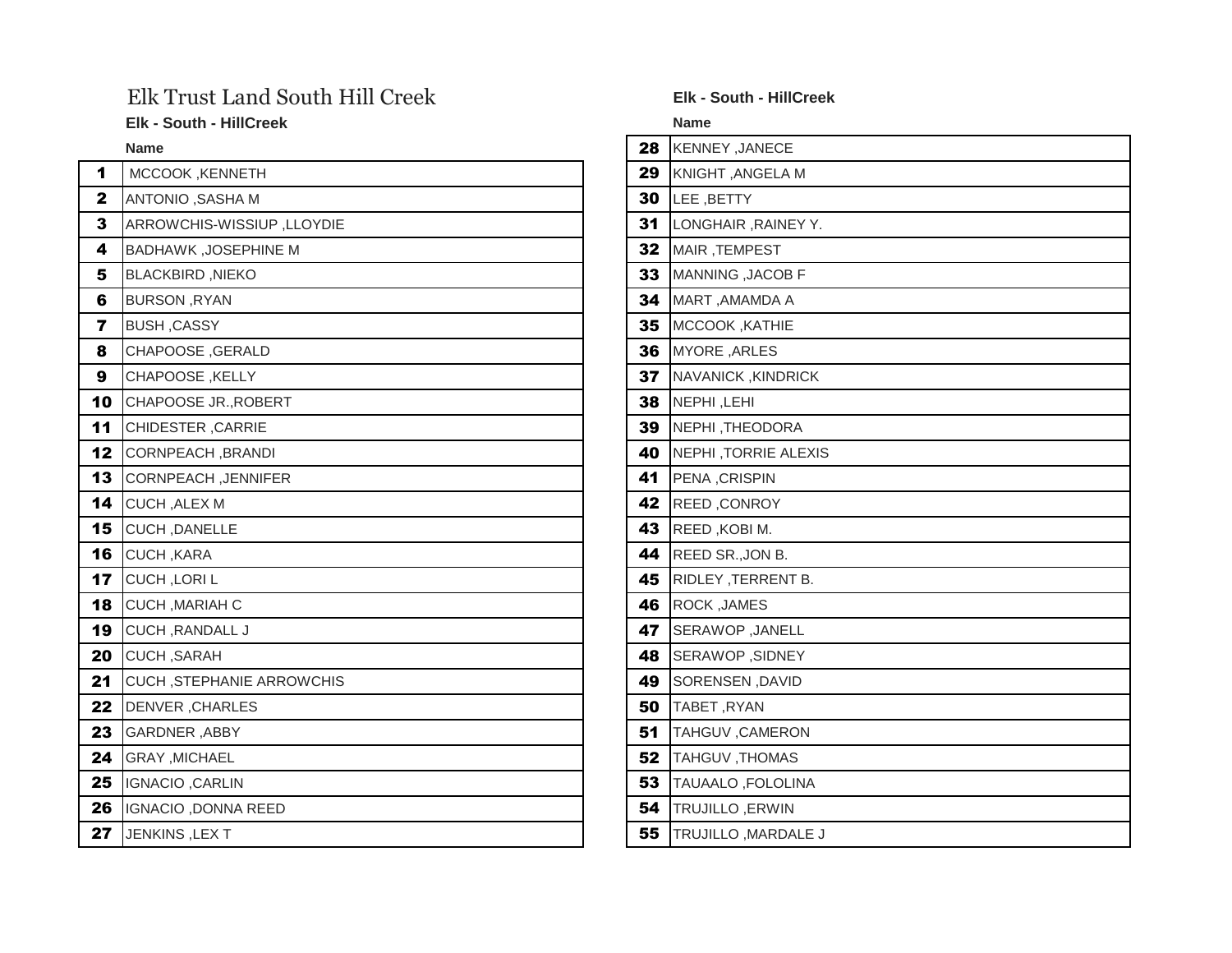## Elk Trust Land South Hill Creek

**Elk - South - HillCreek CONTINUED**

**Name**

| 56        | <b>WAPSOCK, THOMAS</b>              |
|-----------|-------------------------------------|
| 57        | <b>WASHINGTON - CUCH, SUZANNA L</b> |
| 58        | <b>WEIDNER, MARY</b>                |
| 59        | YAZZIE, JENNIFER                    |
| 60        | YAZZIE, SHINA                       |
|           | <b>Alternates</b>                   |
| <b>A1</b> | CHEGUP, MELANIE                     |
| A2        | MARTINEZ, JOSEPH                    |
| A3        | NAVANICK, COREY                     |
| A4        | PIKE, CLEVE                         |
| A5        | <b>TRUJILLO, LESLIE</b>             |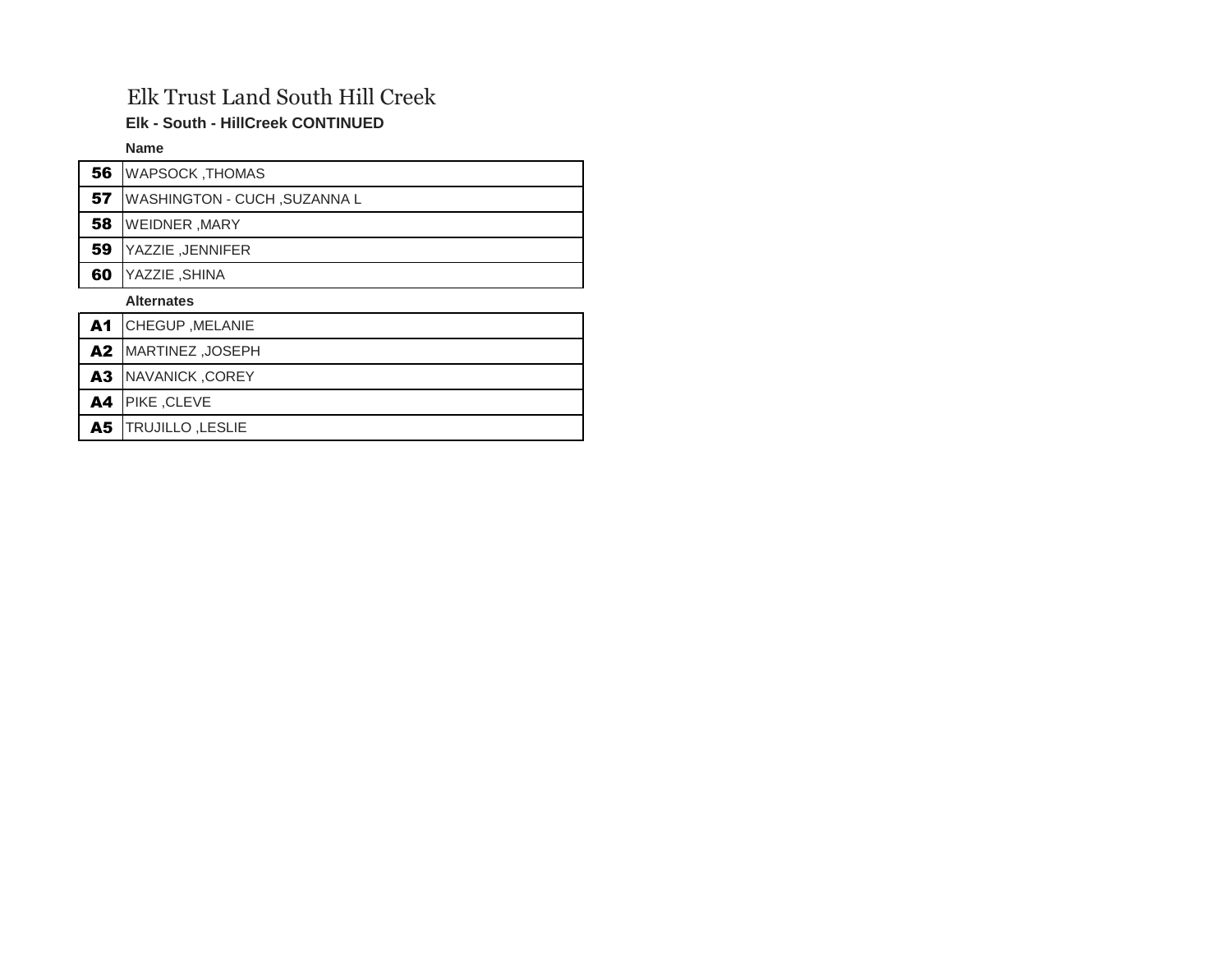## Exterior Boundary Limited Elk-3 Exterior Boundary Limited Elk

|   | <b>CUCH, LORIL</b>      |   | JAMES, DI         |
|---|-------------------------|---|-------------------|
| 2 | <b>IPENA CRISPIN</b>    | 2 | KANIP, RE         |
| 3 | <b>IREED .ANGELENA</b>  | 3 | <b>KNIGHT, A</b>  |
|   | <b>REED, LINDYEA C.</b> |   | <b>Alternates</b> |

5 **WOPSOCK ,MATHIUS** 

## Exterior Boundary Limited Elk-4 **Elk-Books Cliff - Muzzleloader**

### **Elk-Books Cliff - Any Legal Weapon (Early) Name**

| 1 | <b>BLACKHAIR, KEITH K</b> | 2  | <b>TRUJILLO</b>   |
|---|---------------------------|----|-------------------|
| 2 | GALICIA, SARAH L.         |    |                   |
| 3 | MURRAY, GARRETT           |    | <b>Alternates</b> |
| 4 | ROCK, JAMES               | A1 | <b>MCCOOK</b>     |
| 5 | SERAWOP, MAURICE          |    |                   |
| 6 | SERAWOP, TYLER            |    |                   |
| 7 | <b>WILSON, BRODIE D</b>   |    |                   |
|   |                           |    |                   |

### **Alternates**

| A1 EATON JR, FRANK |
|--------------------|
| A2 MARTINEZ, APRIL |
| A3 MYORE, RIECE    |

**Elk-Book Cliffs-Archery Only Elk-Books Cliff - Any Legal Weapon (Late)**

**Name Name**

- 1 JAMES, DELORA
- 2 KANIP ,RENA DUNCAN

**3** KNIGHT ,ANGELA M

A1 **CHAPOOSE ,KAYLEE** 

Alternates **ALTERNATION AND AZ CONROY, REED** 

## Exterior Boundary Limited Elk-6

- **1** TEAGUE ,RONDRA M
- **2** TRUJILLO ,ERWIN

**A1 MCCOOK ,KENNETH** 

### Please see revised list as the state issued permits were reduced by 1 for the Bookcliffs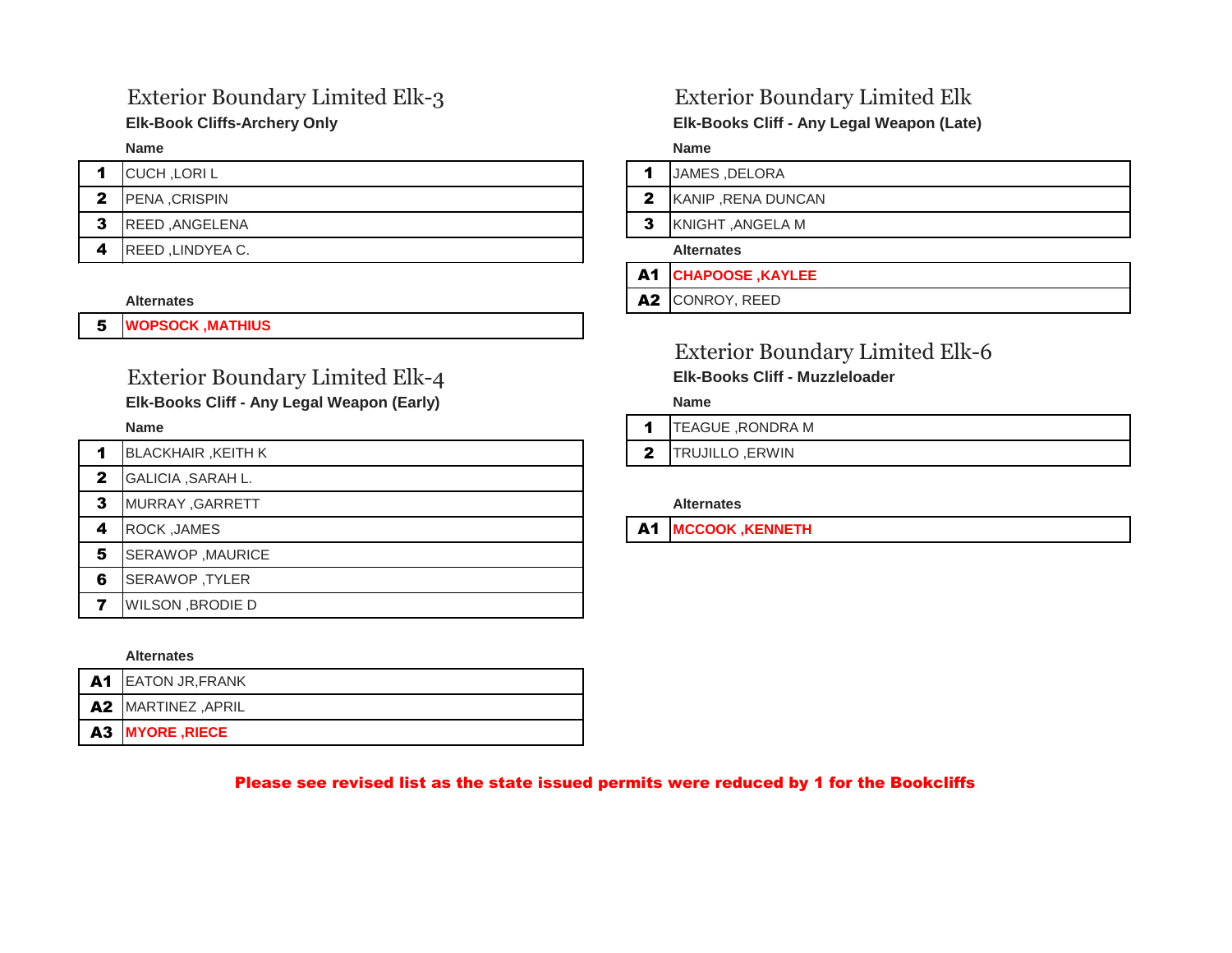## Exterior Boundary Limited Elk-1 Elk Exterior Boundary

### **Elk-Anthro Mtn Archery Elk- Multi- Book Cliffs**

|  | <b>IMATHISON .CHARLES</b>  |    | <b>NAVANICK</b>   |
|--|----------------------------|----|-------------------|
|  | <b>ISOWSONICUT RENESTO</b> |    | <b>Alternates</b> |
|  | <b>IMYORE .SANDRA</b>      | A1 | <b>ICESSPOO</b>   |

## Exterior Boundary Limited Elk **Elk Exterior Boundary Elk-Anthro Mtn HAMS Elk-Wasatch Mountain Multi Season**

|  | IGNACIO, DONNA REED |  |  | <b>ISIREECH .WYNETTA</b> |
|--|---------------------|--|--|--------------------------|
|--|---------------------|--|--|--------------------------|

- 
- 3 TABET ,RYAN
- 4 TRUJILLO, MARDALE J

### **Alternates**

A1 GARCIA ,LORA

**Name Name**

1 NAVANICK, TY H

A1 CESSPOOCH ,DANIEL

**Name Name**

| SIREECH, WYNETTA |
|------------------|
|------------------|

2 NEPHI ,DUSTIN 2 GRAY ,AUNDREAU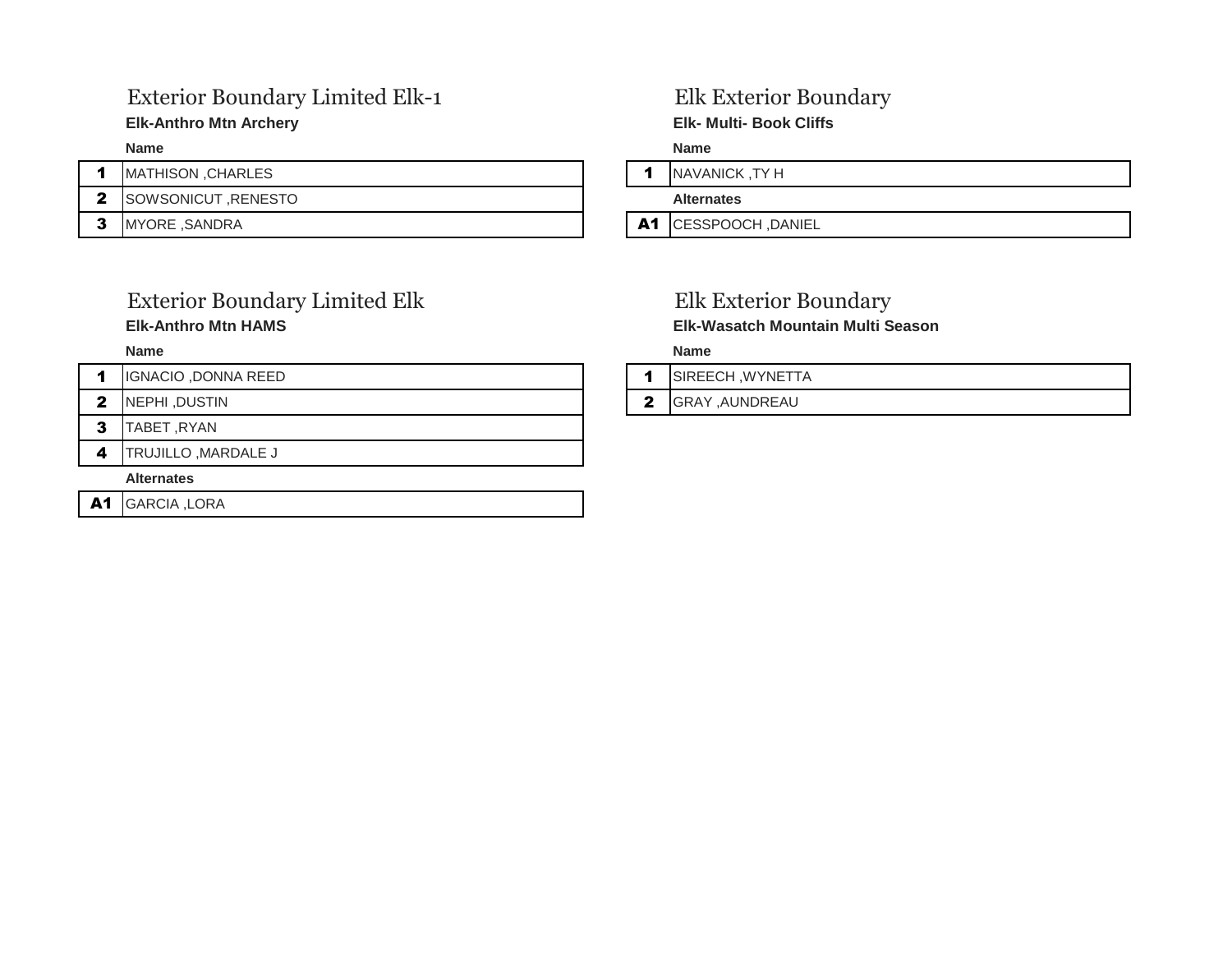## Exterior Boundary Limited Elk

| 1                       | ARROWCHIS-WISSIUP, LLOYDIE       | 28        | REED SR.          |
|-------------------------|----------------------------------|-----------|-------------------|
| $\mathbf{2}$            | BLACKHAIR, SHERMAINE             | 29        | <b>SERAWOR</b>    |
| 3                       | <b>BURSON, RYAN</b>              | 30        | <b>SERAWOF</b>    |
| 4                       | <b>BUSH, CASSY</b>               | 31        | <b>SERAWOR</b>    |
| 5                       | BUSSELL , KIMBERLY POOWEGUP      | 32        | TAPOOF,           |
| 6                       | CESSPOOCH, CASEY L               | 33        | <b>TRUJILLO</b>   |
| $\overline{\mathbf{z}}$ | CESSPOOCH, HELEN                 | 34        | <b>TRUJILLO</b>   |
| 8                       | CESSPOOCH, MALISSIA              | 35        | <b>WASHING</b>    |
| 9                       | CHECORA, MATTHEW                 |           | <b>Alternates</b> |
| 10                      | CHECORA, NICOLE                  | <b>A1</b> | <b>BLACKBIR</b>   |
| 11                      | COLOROW, JODY                    |           |                   |
| 12                      | <b>COTONUTS, ZACHARY</b>         |           |                   |
| 13                      | CUCH, CLEVE M                    |           |                   |
| 14                      | <b>CUCH, JONATHAN</b>            |           |                   |
| 15                      | <b>CUCH, STEPHANIE ARROWCHIS</b> |           |                   |
| 16                      | JENKINS, LEXT                    |           |                   |
| 17                      | MANNING, EMMETT J                |           |                   |
| 18                      | MANNING , JACOB F                |           |                   |
| 19                      | MANNING, PHILLIP                 |           |                   |
| 20                      | MART, AMAMDA A                   |           |                   |
| 21                      | MYORE, MARLAYNA                  |           |                   |
| 22                      | NAVANICK, KINDRICK               |           |                   |
| 23                      | NEPHI, LEHI                      |           |                   |
| 24                      | PIKE, CLEVE                      |           |                   |
| 25                      | REED, IRENE                      |           |                   |
| 26                      | REED, KOBI M.                    |           |                   |
| 27                      | REED, RANALDA C                  |           |                   |

### **Elk-Current Creek Any Legal Weapon (Early) Elk-Current Creek Any Legal Weapon (Early)**

**Name Name**

- 28 REED SR.,JON B.
- 29 SERAWOP ,KAMMIE
- SERAWOP ,SIDNEY
- 31 SERAWOP ,STEPHANIE D.
- **32 TAPOOF ,LEMUEL**
- TRUJILLO ,GARY
- **34 TRUJILLO SR.,ISAIAH J.**
- 35 WASHINGTON CUCH ,SUZANNA L
	-

A1 BLACKBIRD ,NIEKO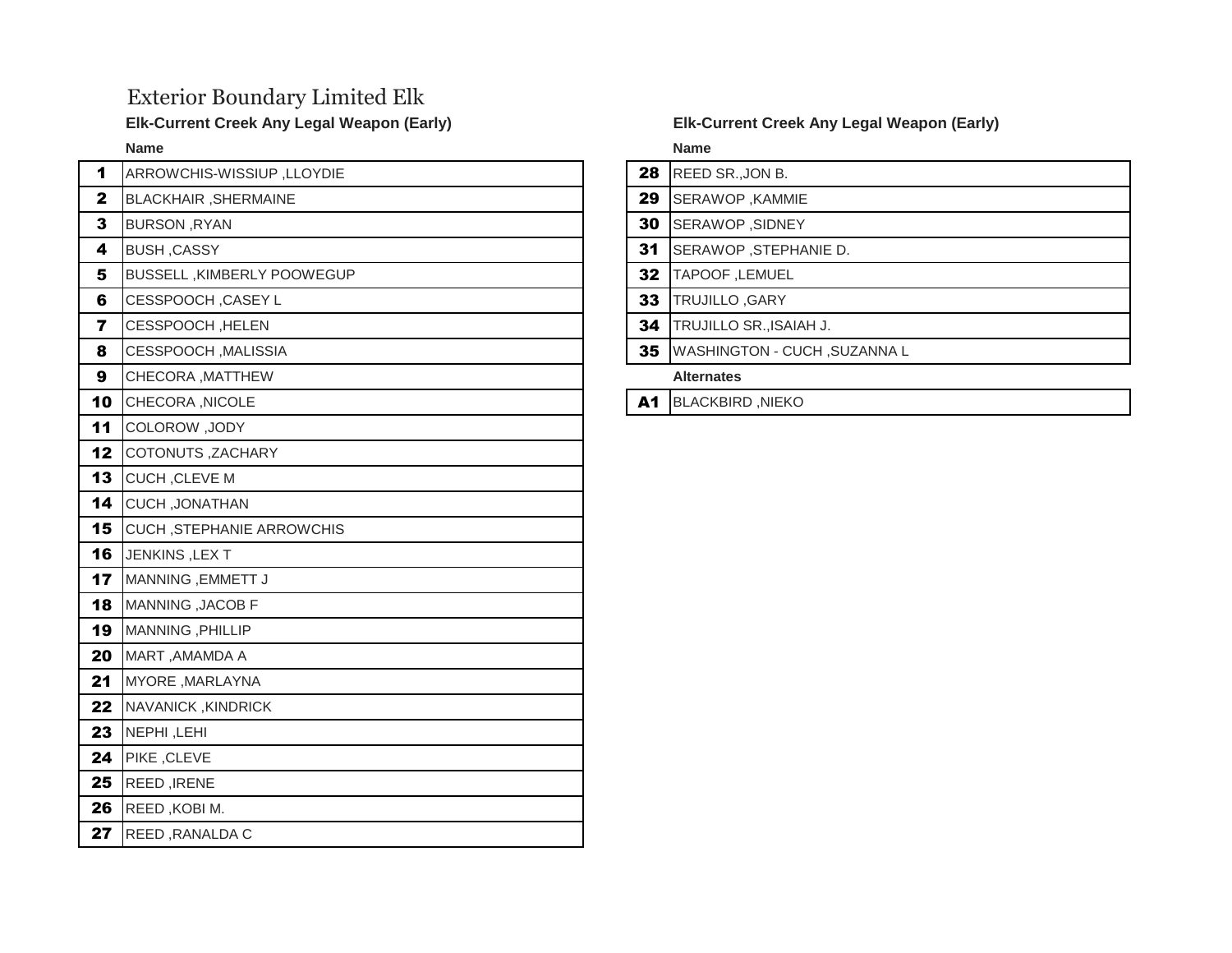| 1            | CHRISTOFFERSON, SHIRIL              | 1            | <b>MOJADO, JUDITH S</b> |
|--------------|-------------------------------------|--------------|-------------------------|
| $\mathbf{2}$ | YAZZIE, CAMILLE                     | $\mathbf{2}$ | SERAWOP, DAELAN         |
| 3            | <b>30 ARCHERY PERMITS AVAILABLE</b> | 3            | <b>AVAILABLE</b>        |
| 4            |                                     | 4            |                         |
| 5            |                                     | 5            |                         |
| 6            |                                     | 6            |                         |
|              |                                     |              |                         |
| 32           |                                     | 8            |                         |
|              |                                     |              |                         |

## Exterior Boundary Limited Elk

**Elk-Current Creek Any Legal Weapon (Late)**

### **Names**

| 1            | <b>BROCK, DARWIN</b>      |              | <b>Exterior Boundary Limited</b>      |
|--------------|---------------------------|--------------|---------------------------------------|
| $\mathbf{2}$ | <b>CHAPOOSE, KELLY</b>    |              | <b>Elk-Current Creek Muzzleloader</b> |
| 3            | COPPERFIELD, DREENA       |              | <b>Names</b>                          |
| 4            | <b>GARDNER, ABBY</b>      | 1            | <b>21 ARCHERY PERMITS AVAILABLE</b>   |
| 5            | <b>GREYEYES, ADOLPH S</b> | $\mathbf{2}$ |                                       |
| 6            | LONGHAIR, MARLAINA        | 3            |                                       |
| 7            | MURRAY, CLEVELAND         | 4            |                                       |
| 8            | PAWWINNEE, ROBERT         | 5            |                                       |
| 9            | REED, ALYSSA M            | 6            |                                       |
| 10           | SERAWOP, ELYZA R.         | 7            |                                       |
| 11           | SIXKILLER, HENRY          | 8            |                                       |
| 12           | TAPOOF, VICTORIA K        | 9            |                                       |
| 13           | AVAILABLE                 | 21           |                                       |
| 14           |                           |              |                                       |
| 15           |                           |              |                                       |

## Exterior Buoundary Limited Elk Exterior Boundary Limited Elk-9

**Elk-Current Creek Archery Only Elk-Current Creek Any Legal Weapon (Mid)**

**Name Names**

| $\blacktriangleleft$ | <b>MOJADO, JUDITH S</b> |
|----------------------|-------------------------|
| $\mathbf{2}$         | SERAWOP, DAELAN         |
| 3                    | <b>AVAILABLE</b>        |
| 4                    |                         |
| 5                    |                         |
| 6                    |                         |
| 7                    |                         |
| 8                    |                         |
| 9                    |                         |
| 10                   |                         |

### Exterior Boundary Limited Elk-9 **Elk-Current Creek Muzzleloader**

| 1            | <b>21 ARCHERY PERMITS AVAILABLE</b> |
|--------------|-------------------------------------|
|              |                                     |
| $\mathbf{2}$ |                                     |
| $\mathbf{3}$ |                                     |
| 4            |                                     |
| 5            |                                     |
| 6            |                                     |
| 7            |                                     |
| 8            |                                     |
| 9            |                                     |
| 21           |                                     |